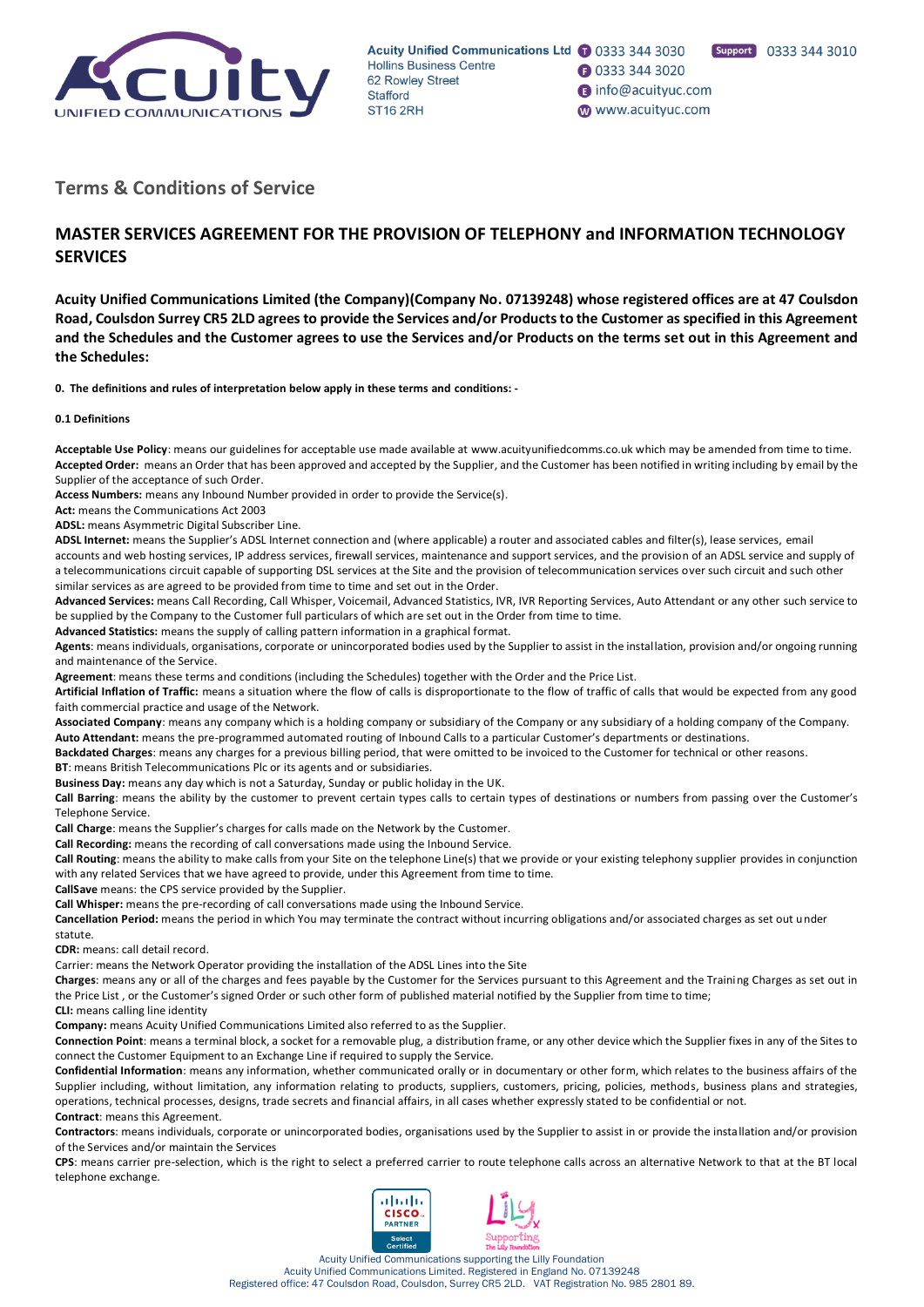

**1** 0333 344 3020

**B** info@acuityuc.com

Support 0333 344 3010

www.acuityuc.com

**Credit Limits:** means the maximum amount of unpaid Charges that the Customer may accumulate agreed pursuant to clause [8.6.](#page-10-0) 

**Customer**: means the individual or business or corporate or unincorporated body or group which has agreed to purchase the Services, as named in the Order. Customers Access Connection: means the physical wires or other type on medium used to access the Site by the Network Operator

Customer Equipment: means apparatus in hardware or software form belonging to the Customer not forming part of the Equipment but which may be connected to the Equipment and network facilities and telecommunications services in required to be provided by the Customer in order to receive the Services.

Customer Nominated Contact: means the person whom the customer has stated on the order form is the contact for all aspects of the installation and ongoing management of the Service.

### **Customer Order Form**

**Data:** means information including, documents, text, software, music, sound, photography, messages, and other material of any kind in any form.

**Data Protection Act or Data Protection Legislation:** means the Data Protection Act 1998,

**DIA:** means Dedicated Internet Access circuit.

**DSL:** means Digital Subscriber Line.

**Early Termination Fee**: means the Set-up Cost plus the proportion of the lost fees for the Minimum Term or the Renewal Period determined pursuant to clause 6.7 or the lost fees determined in accordance with any relevant Schedule whichever is the greater that remain outstanding and payable in accordance with claus[e 6.8](#page-9-0) of this Agreement or any relevant Schedule (if applicable).

**End User**: means those employees, agents and independent contractors of the Customer who are authorised by the Customer to use the Service provided by the Supplier to the Customer

**Equipment**: means any and all equipment including computer equipment and software supplied by the Supplier or its Agents or its Contractors that may be required to provide the Services.

**Exchange Line**: means apparatus forming part of the Network used by the Supplier to connect the Site to a telephone exchange to provide the Telephone Service. **Extended Service Support Hours:** means the defined hours detailed on the Customer Order from for the provision of the Service outside of the Standard Support **Hours** 

**Fair Usage Policy – The Support Network:** means items and Services not included or covered under the Service as identified in**: The Schedule for the Supply of Managed IT Services.** 

**Geographic Number:** means a telephone number with a geographical area prefix for a particular STD code area.

**Group Company**: means in relation to any company, that company, any subsidiary or holding company from time to time of that company and any subsidiary from time to time of a holding company of that company

**holding company** and **subsidiary:** means a "holding company" and "subsidiary" as defined in section 1159 of the Companies Act 2009 [and a company shall be treated, for the purposes only of the membership requirement contained in sub-sections 1159(1)(b) and (c), as a member of another company even if its shares in that company are registered in the name of (a) another person (or its nominee), whether by way of security or in connection with the taking of security, or (b) its nominee. In the case of a limited liability partnership which is a subsidiary of a company or another limited liability partnership, section 1159 of the Companies Act 2006 shall be amended so that:- (a) references in sub-sections 1159(1)(a) and (c) to voting rights are to the members' rights to vote on all or substantially all matters which are decided by a vote of the members of the limited liability partnership; and (b) the reference in section 1159(1)(b) to the right to appoint or remove a majority of its board of directors is to the right to appoint or remove members holding a majority of the voting rights.

**ICSTIS**: means the Independent Committee for the Supervision of Telephone Information Services or any similar body that may be appointed in addition or in substitution from time to time.

Intellectual Property Rights or IPR: means all of the following: (a) works of authorship, copyrights, including moral rights, registrations and applications for registration thereof; (b) patents, patent applications and all related continuations, divisional, reissue, utility models, applications and registrations thereof, inventions (whether patentable or not), designs, trade marks (whether registered or not, including applications) and domain names; (c) trademark and trade name rights and similar rights; (d) trade secrets and Confidential Information, know-how, manufacturing information, system process and techniques, designs, prototypes, enhancements, improvements, customisation, work-in-progress, research and development information; (e) other proprietary rights relating to the foregoing

**Inbound Number:** means the Geographic Number or Non Geographic Number or Premium Rate Number provided by the Supplier from time to time to the Customer for the purpose of receiving inbound calls..

**Inbound Calls**: means telephone calls to the Customer.

**Inbound Service:** means any or all of the provision of a Geographic Number, Non Geographical Number Services, NGNS, or Premium Rate Services pr ovided by the Supplier particulars of which are set out in the Order.

**Initial Connection:** means the Start Date.

**Installation Costs**: means the initial installation cost to the Customer for connecting to the Network and providing the Service to the Customer by the Supplier.

Installation date: means the date when the Service is installed in the site.

**Internet:** means the global data network comprising interconnected networks to which we are connected and provide access to you via the Services.

**IT**: means Information Technology

.

**IT Services:** means those Services supplied by Acuity to the customer as detailed on the Order Form.

**IT Service Level**: means the selection by the Customer to and agreed Level of support for the Service as detailed on the Order form.

**PC Networks Support:** means the supply of the Service by Acuity to maintain the running and availability of the Customer IT systems as detailed on the Customer Order Form,

**IVR:** means interactive voice response

**IVR Reporting:** means the provision of a pre-recorded response to an incoming caller upon recognition of certain voice commands prompted to be made by the pre-recorded response by that incoming caller.

**LCR**: means least cost routing, which is a method of automatically selecting the least costly facility for transmission of a telephone call

**Line**: means a connection to the BT telephone exchange network;

**LineSave:** means the WLR service provided by the Supplier.

**MSA:** means Master Service Agreement for the provision of telephony services

Migration Access Code (MAC); means a code to identify your DSL service and DSL provider, which is required when migrating services from one provider to another provider.

**Minimum Period**: means thirty six (36) months from the Start Date or such other period as agreed in writing between the Supplier and the Customer. **Minimum Term or Minimum Period**: means thirty six (36) months from the Start Date or such other period as agreed in writing between AUC and the Customer.

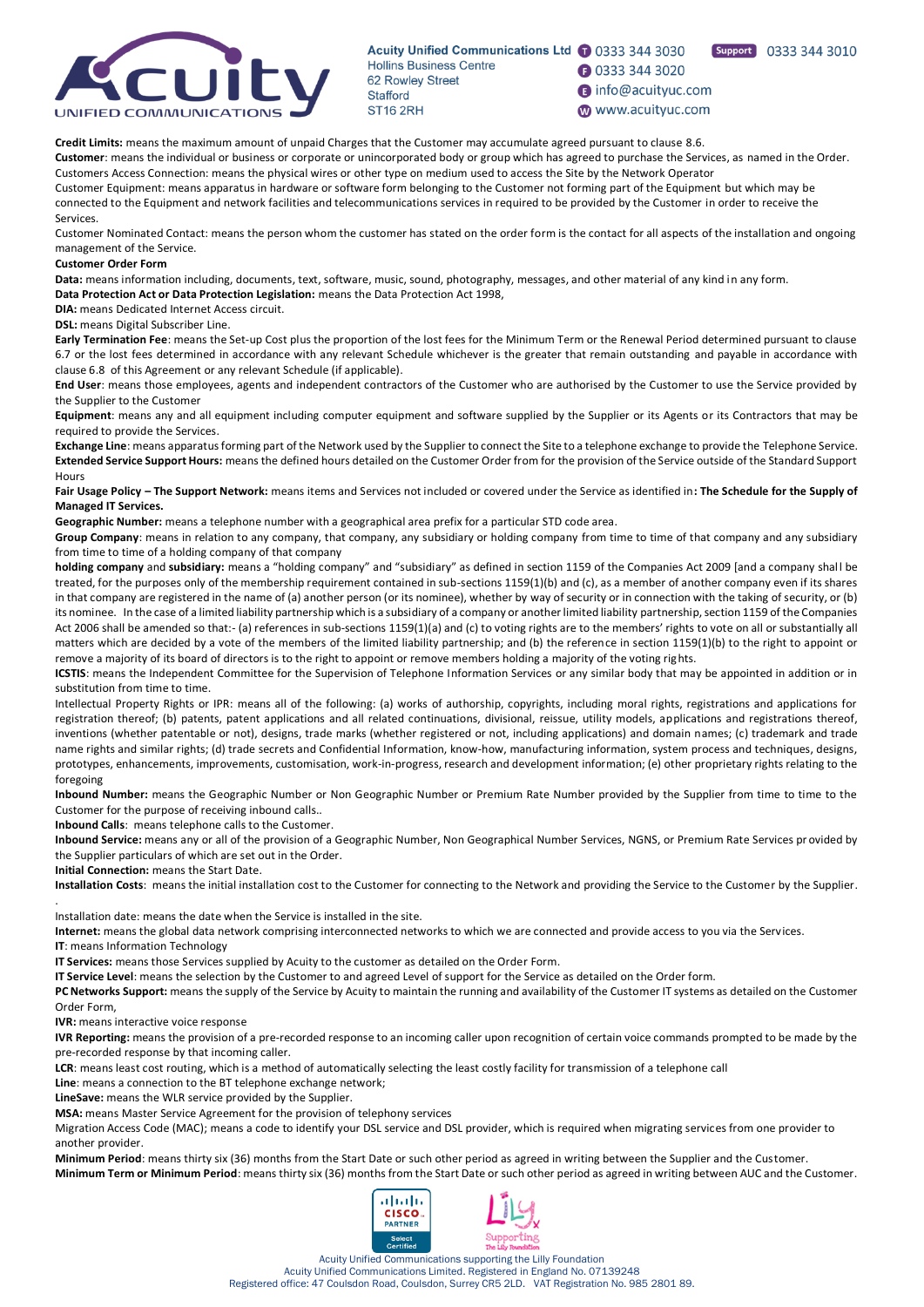

**1** 0333 344 3020

nfo@acuityuc.com

www.acuityuc.com

Support 0333 344 3010

**Network**: means the telephone network that the Supplier uses to provide the Service

**Network Operator**: means an organisation providing telecommunications services as described in the Act.

**Non Geographic Number:** means a telephone number without a geographical area prefix or STD code which does not relate to a specific geographic area. **Non Geographical Number Services or NGNS**; means the ability to route inbound calls to target Geographic, Non – Geographic, and Primary rate numbers used by the Customer to receive inbound calls from customers.

**Normal Business Hours:** [8.00 am to 6.00 pm] local UK time, each Business Day.

**Number Portability**: means the ability to provide the Customer with the telephone number already in use by the Customer on a telephone line provided by another Network Operator or service provider to the Customer.

Number Portability Functional Specification: means the Number Portability Functional Specification document which is published by OFCOM (or any other competent successor body or authority), as may be amended by OFCOM from time to time, and which is currently published at the following URL: [http://www.ofcom.org.uk;](http://www.ofcom.org.uk/)

**Numbers:** means a Geographic Number, Non-Geographic Number or Premium Rate Number as provided by telecommunications Network Operators and/or any other telecommunications service providers or any other telephone number(s) provided by the Supplier to the Customer under this Agreement;

**Number Translation Services or NTS**: means the 0800, 0808, 0844, 0845, 0870, 0871, 0333, 0303, and other geographic / non-geographic inbound call services to be provided to the Customer where the called party is the Customer.

**Offending Material**: means any material, data, images or information that is:

**(i)** in breach of any law, regulation, code of practice or the Supplier's

acceptable use policy or

**(ii)** abusive, indecent defamatory, obscene or menacing or

otherwise offensive or

**(iii)** in breach of confidence, IPR, privacy or any right of a third party.

**OFCOM**: means the Office of Communications or any similar Government office that may be appointed in addition or in substitution.

**Order**: means the service order signed by the Customer or such other document signed by the Customer that the Supplier deems to constitute the order within which the Customer has offered to acquire the Services and which refers to any special terms and conditions relating to a particular Service.

PhonepayPlus: means the organisation whose website can be found a[t www.phonepayplus.org.uk](http://www.phonepayplus.org.uk/) and who is responsible for regulating the content, promotion and overall operation of Premium Rate Services in the UK.

**Premium Rate Number:** means a number with a prefix 09 designated for the provision of Premium Rate Services.

**Premium Rate Services:** means a telephone service as prescribed by Section 120 of the Communications Act 2003, and regulated by ICSTIS and/or PhonepayPlus which offers information, advice, entertainment or other content, and/or products or services particulars of which will be set out in the Order.

Portal: means the access portal supplied by the Supplier for use by the Customer to manage the routing of the calls to the Number.

**Price**: means any or all charge or charges as identified by the Supplier to the Customer as being relevant to the Services to be provided to the Customer and that appear on the Price List.

**Price List**: means the list(s) of the Charges, current at the time you use the Service, as published by us from time to time.

**PSTN:** means Public Switched Telephony Network.

Rate Adaptive: means the technology used to increase ADSL download speeds traded off against upload speeds when Line noise and signal loss is pres ent.

**Registry**: means either Nominet UK Limited, CentralNIC Limited or Tucows Inc, or any other domain names registry that we choose to use from time to time. **Renewal Period**: means the period after the Minimum Term as defined in clause [6.1](#page-8-0) or such other renewal period that the Customer has agreed in writing with the Supplier.

**Rental**: means the monthly fee (including line rental, equipment rental, and other rental) payable by the Customer for the Service, as set out in the Order or otherwise notified by the Supplier.

**Revenue Rebate:** means sums payable by the Company to the Customer in respect of Access Numbers that generate a rebate.

**Revenue Statement:** means the statement supplied by the Company to the Customer detailing the amount of the Revenue Rebate due for the previous quarter. **Schedules**: means the Supplier's standard schedule(s) to these terms and conditions that contain the special terms and conditions relating to a particular Service. **Services**: means the services that the Supplier has agreed to supply to the Customer, as set out in the Order and the Accepted Order.

**Service Level Agreement – IT**: means the Level of Service the Customer has agreed to and as identified on the Order Form.

**Service Priority Level**: means the identification and classification of IT Service requests and faults as identified in the **Schedule for the Supply of Managed IT Service**.

**Service Response Times**: means the timescales for Acuity to respond to a fault or requests as identified in the Schedule for the Supply of Managed IT Services **Set up Cost**: means the Installation Costs

**Site**: means any or all of the Customer's sites, properties or premises at which the Supplier is providing the Service.

**Standard Support Hours**: means **Working Day** as defined.

**STD:** means Subscriber Trunk Dialing.

**Subcontractor**: means a person or business which has a contract as an "independent contractor" and not an employee with the Supplier to provide some or all of the work or services needed in order to supply the Service or Services

**Subscriber Trunk Dialing:** means the ability to deal a Geographical Number direct without the need for operator assistance.

**Supplier:** means the Company, trading as Acuity Unified Communications Limited or Lizard IT Solutions or Lizard IT or Lizard, and its successors or Associated Company or any other such company as the Company may assign their rights under this Contract to.

**Supplier's Equipment**: means any equipment owned by the Supplier or its licensors and/or Agents and/or Contractors that the Supplier uses to provide the Services.

**Start Date**: means the date the Services are first delivered to or supplied and available for use by the Customer.

**Target Number:** means the Number calls are directed to.

**Telephone Directory**: means a telephone directory published by BT or any other operator (as appropriate).

**Telephone Service**: means the telephone service that the Supplier provides to the Customer by means of the Network.

Telephone Line: means the telecommunications circuit that the Customer uses to obtain telecommunications services over the public switched telephone network at the Site as notified by the Customer to the Company.

**Term**: means the length of this Agreement including the Minimum Term and the Renewal Period.

**Training**: means time spent teaching the Customer about the Services.

**Training Charges**: means the charges payable by the Customer to the Supplier in respect of the time spent teaching the Customer about the Services and as



Acuity Unified Communications supporting the Lilly Foundation Acuity Unified Communications Limited. Registered in England No. 07139248

Registered office: 47 Coulsdon Road, Coulsdon, Surrey CR5 2LD. VAT Registration No. 985 2801 89.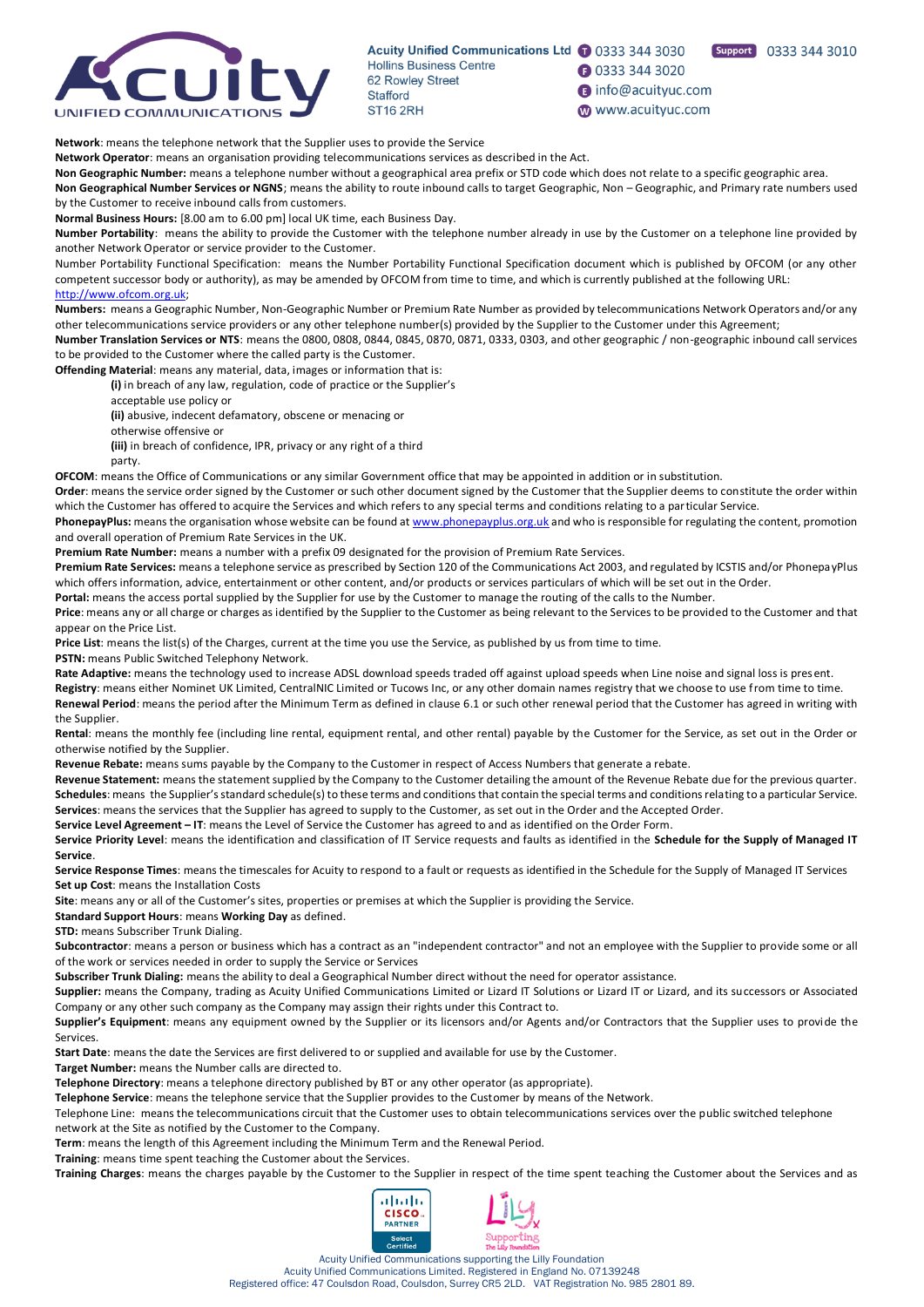

Support 0333 344 3010

**1** 0333 344 3020 **B** info@acuityuc.com

www.acuityuc.com

ordered by the Customer and written on the Order and agreed in writing to be provided by the Supplier. **Voicemail:** means the ability to leave and retrieve messages to a Number.

**Website**: means www.acuityunifiedcomms.co.uk.

**Working Day**: means 09:00 to 17:30 Monday to Friday but excluding public holidays in the United Kingdom recognised by the Supplier.

**WLR**: means wholesale line rental, which is the transfer of the management of a customer's telephone Line.

**"we" and "us":** means Acuity Unified Communications Limited or our Agents or Contractors, subsidiary, parent companies or Group Companies.

**"you":** means you, the Customer with whom we make this agreement.

0.2 Words importing the singular also include the plural and vice-versa where the context requires.

0.3 A reference to a statute or statutory provision is a reference to it as it is in force for the time being, taking account of any amendment, extension, or reenactment and includes any subordinate legislation for the time being in force made under it.

# **1 PROVISION OF SERVICES**

- 1.1 The Agreement between the Supplier and the Customer shall be on these terms and conditions and the Supplier's terms and conditions in respect of any particular Service ordered by the Customer as set out in the Order and any Schedule [or the website at www.acuityunifiedcomms.co.uk]. The Agreement shall exclude any terms and conditions which the Customer purports to apply under any Order, specification or other document and no terms or conditions endorsed on, delivered with or contained in the Customer's Order, specification or other document shall form part of the Agreement simply as a result of such document being referred to in this Agreement. Each Order by the Customer from the Supplier shall be deemed to be an offer by the Customer to acquire the Services subject to the terms and conditions in this Agreement and the Supplier's terms and conditions in respect of any particular Service as set out in the Order and the Customer shall ensure that the terms of the Order and any applicable specifications are complete and accurate. The Customer must ensure that the Order states the Customer Nominated Contact, an email address and a contact phone number which has a facility to leave messages for that Customer Nominated Contact. The Customer shall be responsible for maintaining and regularly checking any messages left at this email address and contact phone number. The Customer shall be entitled to update details of the Customer's email address and phone number by contacting the Supplier on the number provided in the Order. The Supplier reserves the right to use this email address to notify the Customer for all purposes concerning the operation of the Services. No Order placed by the Customer shall be deemed accepted by the Supplier until a written acknowledgement, approval and acceptance of the Order is issued by the Supplier. Each Order received by the Customer will comprise a separate Agreement between the parties unless the Order specifies that it is an amendment to an existing contract and identifies that existing contract.
- 1.2 The terms and conditions in this Agreement and the Supplier's terms and conditions in any Order, in any Schedule and at the website [www.acuityunifiedcomms.co.uk] shall apply to all the Services provided to the Customer and any variation shall have no effect unless expressly agreed in writing and signed by a Director of the Company. The Customer acknowledges that it has not relied on any statement, promise or representation made or given by or on behalf of the Supplier which is not set out in this Agreement. Nothing in this condition shall exclude or limit the Company's liability for fraudulent misrepresentation.
- 1.3 Provided that there is not in place any other legally binding and valid arrangement with any other telecommunications service that would prevent the Supplier from providing the Services, the Supplier shall use reasonable endeavours to provide each of the Services acquired by the Customer within 20 working days (unless otherwise expressly agreed in writing and signed by a Director of the Company on the Customer Order form) from the date when an order relating to such Service becomes an Accepted Order on the proviso that this time frame is intended to be a estimate only and it shall not be made of the essence by notice and any failure to provide the Services within this timeframe will not constitute a breach of this contract.
- 1.4 The Services are supplied subject to the Supplier receiving full and interrupted service from its Network including without limitation the risk of imposed prefix or number changes. In particular the Supplier is unable to guarantee that the Customer will be able to access the Service by using the Number via any overseas Networks and/or telecommunications systems or that any such overseas Networks and/or telecommunications systems will work in conjunction with the Service.
- 1.5 The Supplier will endeavour to deliver the Services in line with any descriptions or illustrations contained in the Company's promotional material issued or published, but all such descriptions and illustrations are published for the sole purpose of giving an approximate idea of the Services and they shall not form part of this Agreement.
- 1.6 The Supplier shall be entitled without liability to:
	- 1.6.1 change the technical specification of the Services (provided that such changes do not materially affect the performance of the Services) where necessary for operational reasons, statutory or regulatory requirements or any other reason that the Supplier considers necessary to provide the Services the Supplier will endeavour to give the Customer reasonable notice in advance;
	- 1.6.2 give the Customer instructions (which the Customer shall comply with) which the Supplier believes to be necessary for health and safety reasons or for maintaining the quality of the Services:
	- 1.6.3 make modifications, renewals, alterations or additions to the Equipment or any Service (including without limitation conversions, shifts, reconfigurations and renumbers). Such alterations may result in some disruption to the Service although the Supplier will use reasonable endeavours to minimise any disruption to the Customer, and where practicable, the Supplier will endeavour to give the Customer reasonable notice in advance; and
	- 1.6.4 refuse any order for the Services at its sole discretion, including without limitation where as a result of the proposed order the total value of Charges in any applicable period exceed any agreed Credit Limits; and

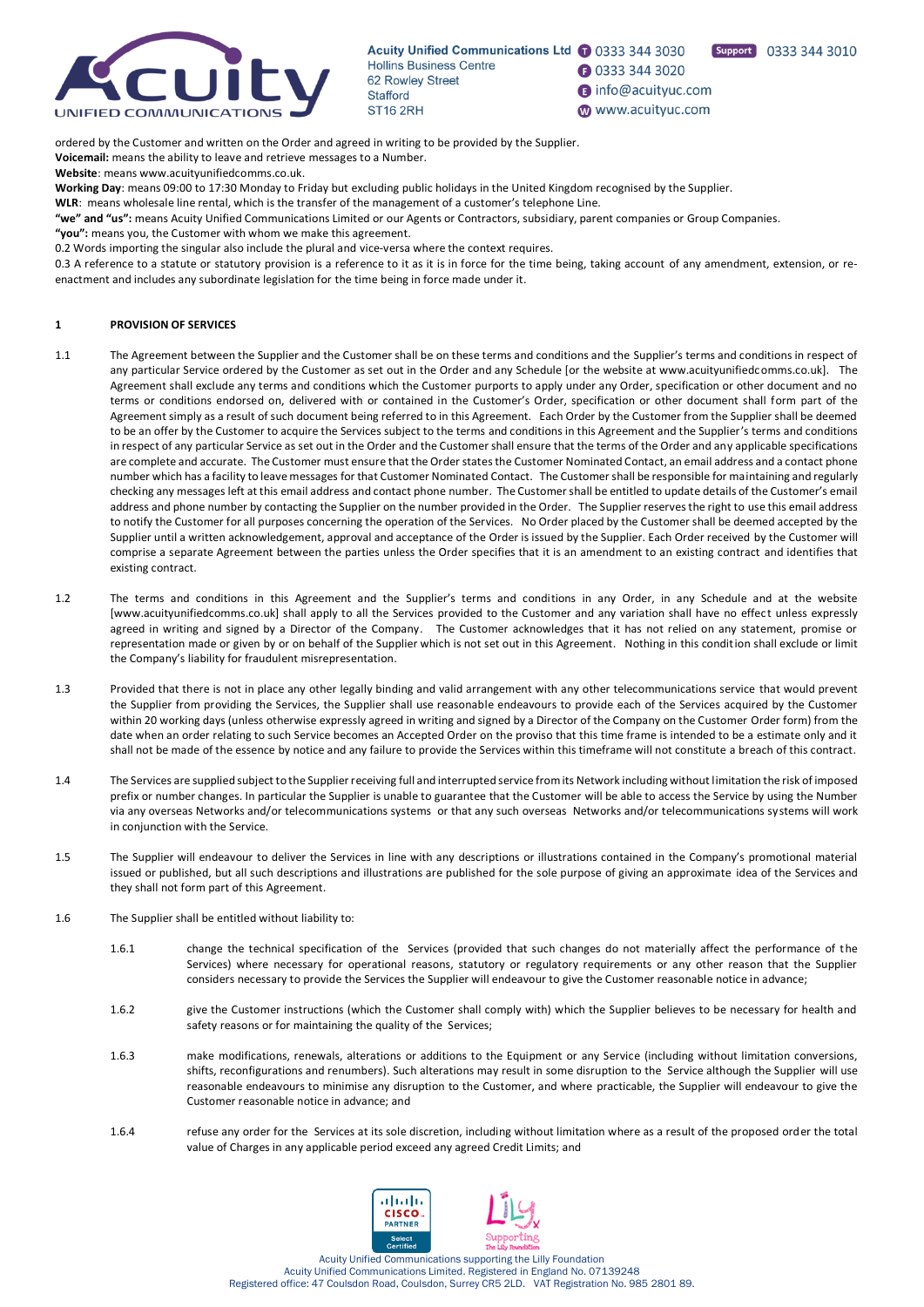

**1** 0333 344 3020

nfo@acuityuc.com

www.acuityuc.com

Support 0333 344 3010

1.6.5 refuse to provide any Services at its sole discretion, after the issuing of an Accepted Order but prior to the Start Date provided that if the Supplier so refuses (other than as a result of the Customer's own act or omission), any Charges the Customer has already paid will be refunded.

#### 1.7 The Supplier warrants that:

- 1.7.1 the Services will be performed substantially in accordance with their descriptions and with reasonable skill and care but this warranty shall not apply to the extent of any non-conformance which is caused by use of the Services contrary to the Supplier's instructions, or modification or alteration of the Services by any party other than the Supplier or the Supplier's duly authorised Sub-contractors or Agents;
- 1.7.2 it shall employ or engage in the provision of the Services persons who are appropriately qualified, skilled and competent in the area in which they are employed or engaged; and
- 1.7.3 it shall comply with the General Conditions and any Special Condition applicable to it under the Act in respect of the Supplier Services.
- 1.8 The Supplier does not warrant that the Customer's use of the Services will be fault free or free of interruptions and the Customer acknowledges that the Services may be subject to limitations, delays, failures and other problems inherent in the use of such communication facilities or caused by Network Operators or other service providers. The Supplier accepts no responsibility or liability for any claims, losses, damages, expenses and costs incurred by the Customer as a result of such failures or delays.
- 1.9 If the Customer reports a fault with regard to any Service the Supplier will make commercial endeavours to resolve the fault promptly in line with a competent telecommunications operator offering such services in the United Kingdom provided that the fault has arisen from normal use of the Equipment or Service.
- 1.10 The Supplier cannot be held responsible for any fees or charges imposed by another Network Operator or service provider and the Customer agrees to indemnify and hold the Supplier harmless against any claims, actions, proceedings, losses, damages, out of pocket expenses and costs (including without limitation court costs and reasonable legal fees).
- <span id="page-4-0"></span>1.11 The Supplier may change the conditions or service levels relating to a Service in order to reflect contractual changes imposed by its suppliers (including without limitation with BT) or any decision, request by or change in the regulatory regime by the relevant regulatory authorities.
- 1.12 The Supplier shall be entitled to sub-contract any obligations it may have under this Agreement. The Supplier may at its sole discretion provide any of the Services either directly or through some combination of sub-contractors, agents, subsidiaries and/or subsidiaries of the Supplier's holding company or any other Group Company.
- 1.13 The Supplier may have to sub-contract certain elements of the Services to third party telecommunications providers. Whilst the Supplier will endeavour to comply expediently with all its obligations with any regulatory processes, the Supplier cannot warrant such compliance by the third party telecommunication provider and therefore cannot offer any guarantees that your application for those Services will be successful or the quality of the service to be provided by that third party telecommunication provider. The Customer acknowledges that delivery of the Services may be dependant on the actions of BT and/or any other Network Operator or telecommunications or services providers and that the Supplier cannot therefore be liable for any faults or delays or interruptions to the Service caused by third parties or events outside the Supplier's control..
- 1.14 The Supplier shall be entitled to record any or all telephone calls made by the Customer or any End User to the Supplier in order to monitor the quality of the support or the service provided or for training purposes.
- 1.15 It is a condition of this Agreement that you comply at all times with our Acceptable Use Policy relevant for each Service we provide. If the Customer breaches the Acceptable Use Policy at any time the Supplier shall be entitled to suspend or restrict provision of the Services and immediately terminate this Agreement (without liability) and/or take such as action may be appropriate.

# **2 PROVISION OF INFORMATION AND CO-OPERATION**

- 2.1 The Customer and the Supplier agree to promptly supply each other upon request with all information and assistance which may reasonably be required to enable the other to perform their respective obligations hereunder or which is necessary to be disclosed by law, by any court of competent jurisdiction or by any regulatory or administrative body.
- 2.2 The Customer shall provide the Supplier and any of its employees, Agents, or Sub-Contractors with such information about the Customer's Sites and their apparatus at those Sites including any services provided by any other Network Operator on the Customer's telephone Line.
- 2.3 The Customer shall be solely responsible for providing any information, access to premises for the Supplier and its Subcontractors and or its Agents, and any other co-operation needed by the Supplier in connection with the provision of the Services.
- 2.4 Where the discharge of the Supplier's obligations under this Agreement involves the processing of personal data on the Customer's behalf, the Customer appoints the Supplier as the Customer's data processor to process the personal data on behalf of the Customer for the purposes of this Agreement. Where the Supplier carries out such processing, it will do so in accordance with the provisions of the Data Protection Legislation.
- 2.5 Prior to any installation of the Equipment at the Site, the Supplier shall supply the Customer with the relevant information to enable the Customer

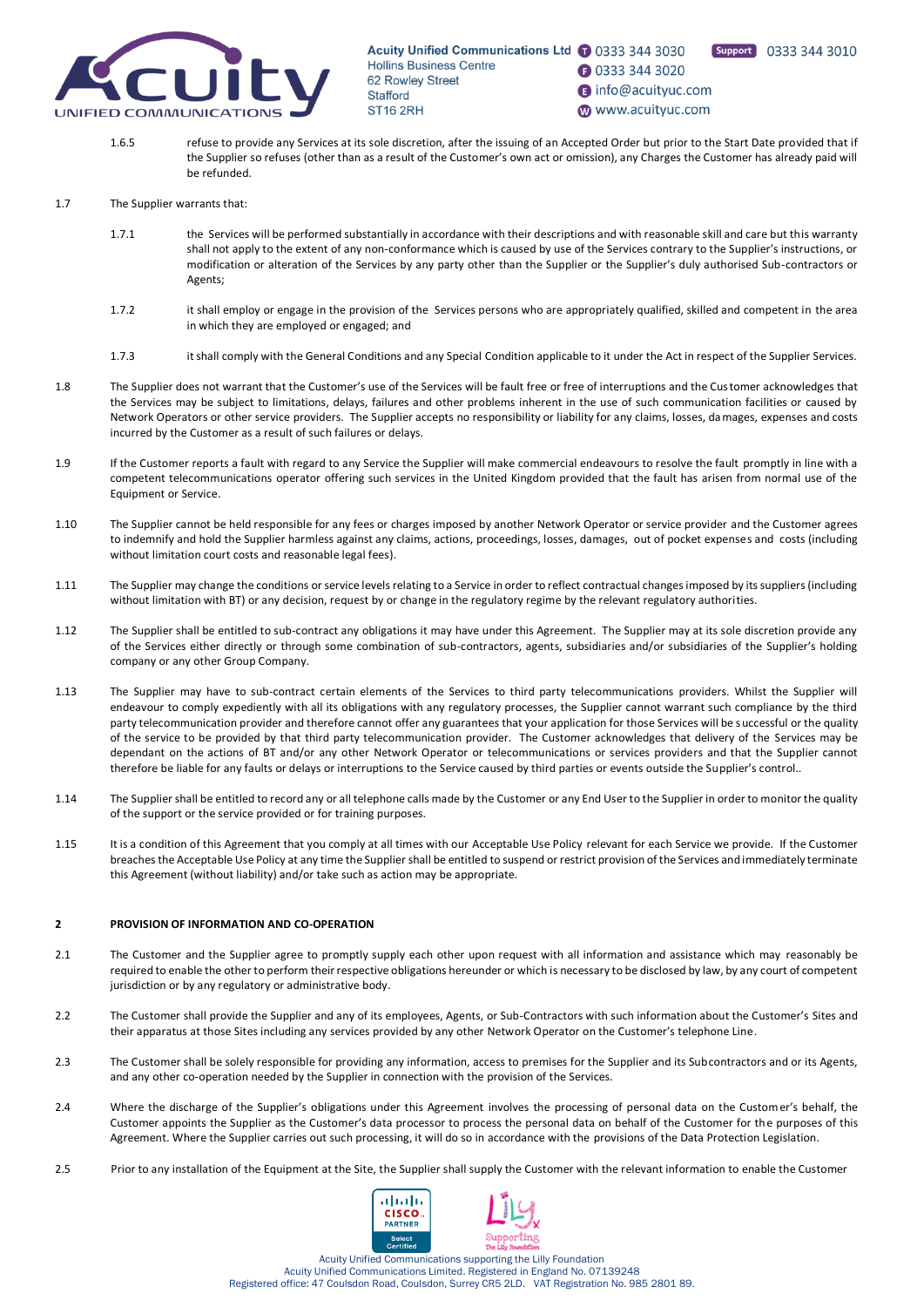

Support 0333 344 3010

**1** 0333 344 3020

nfo@acuityuc.com

www.acuityuc.com

suitably to prepare the Site for delivery and installation of the Equipment. The provisions will include without limitation a secure electricity supply at the Site for the installation of the Equipment at such points and with such connections as specified by the Supplier or its Agents or Sub-Contractors. In most cases this is a 13amp non-switched fused spur. Unless otherwise agreed, this power supply is to be provided by the Customer. The Company shall not be responsible for interruption or failure of the Services caused by a failure of such power supply. The Customer will at the Customer's own expense:

2.5.1 obtain all necessary consents, including consents for any necessary alterations to buildings;

2.5.2 take up or remove, any fitted or fixed floor coverings, ceiling tiles, suspended ceiling and partition covers, as the Supplier or its Agents or Sub-Contractors or advisers deem are necessary, and carry out afterwards any making good or decorator's work required and provide any electricity and connection points required by the Supplier, its Agents or Sub-Contractors.

These provisions must be completed to the Supplier's satisfaction in advance of any installation work and the Customer agrees to fully indemnify and hold the Supplier harmless against any claims, actions, proceedings, losses, damages, costs, out of pocket expenses imposed by any third party as a result of the Customer's failure.

# **3 USE OF SERVICES**

- 3.1 The Customer will use the Services in accordance with the provisions of this Agreement and the Schedules to this Agreement and comply with the processes, procedures and requirements set out in the Supplier's relevant user-guides or other written instructions for the Services (as may be provided to the Customer by the Supplier from time to time) and all other reasonable instructions as may be notified by the Supplier to the Customer from time to time and in accordance with the relevant provisions of the Act and all other applicable laws and regulations.
- 3.2 The Customer must not use a Service or allow or permit any End User to use the Service.:
	- 3.2.1 in a way that does not comply with the terms of any legislation or any codes of practice, statements of application, regulations or any licence or authorisation applicable to the Customer or End User (as appropriate) including without limitation the Communications Act 2003, any rules laid down by OFCOM and PhonepayPlus from time to time or that is in any way unlawful or fraudulent or to the knowledge of the Customer or End User has any unlawful or fraudulent purpose or effect;
	- 3.2.2 in connection with (without prejudice to the generality of clause 3.2.1 above) the carrying out of fraud or a criminal offence against any public telecommunications operator;
	- 3.2.3 in any way that constitutes Artificial Inflation of Traffic;
	- 3.2.4 in a way that in the Supplier's reasonable opinion could materially affect the quality of any telecommunications service or other service provided by the Supplier or any third party;
	- 3.2.5 to make nuisance calls or spam, to threaten, harass, stalk, abuse, disrupt or otherwise violate or infringe the rights (including but not limited to copyright, rights of privacy and publicity) of others;
	- 3.2.6 for storing, reproducing, transmitting, communicating or receiving any offending material;
	- 3.2.7 deliberately, knowingly or recklessly transmit or distribute a virus;
	- 3.2.8 to hack into or disrupt any aspect of the Supplier's Inbound Service or the Portal;
	- 3.2.9 to obtain unauthorised access to any computer or service, or to circumvent, or attempt to seek to circumvent, any of the security safeguards of the Supplier's Inbound Service, its Website, the Portal or the Network or any of our suppliers' services, websites, portals or networks.
	- 3.2.10 fraudulently or for any criminal purpose or in a manner that is contrary to any regulatory or legal requirement;
	- 3.2.11 contrary to instructions that the Supplier may give to the Customer;
	- 3.2.12 to obtain access, through whatever means, to notified restricted areas of the underlying network;
	- 3.2.13 to send and receive data in such a way or in such amount so as to adversely affect the Network (or any part of it) which underpins any of the Services or to adversely affect any other customers of the Supplier or of any its suppliers;
	- 3.2.14 in any way which is unlawful, facilitates illegal activity, promotes unlawful violence, harmful, defamatory, obscene, infringing, racially or ethnically offensive, discriminatory based on race, gender, colour, religious belief, sexual orientation, disability, or causes any damage or injury to any person or property;
	- 3.2.15 to engage in conduct which amounts to improper or persistent misuse of a public telecommunications network or service within the meaning of section*s* 127 to 128 of the Act; or

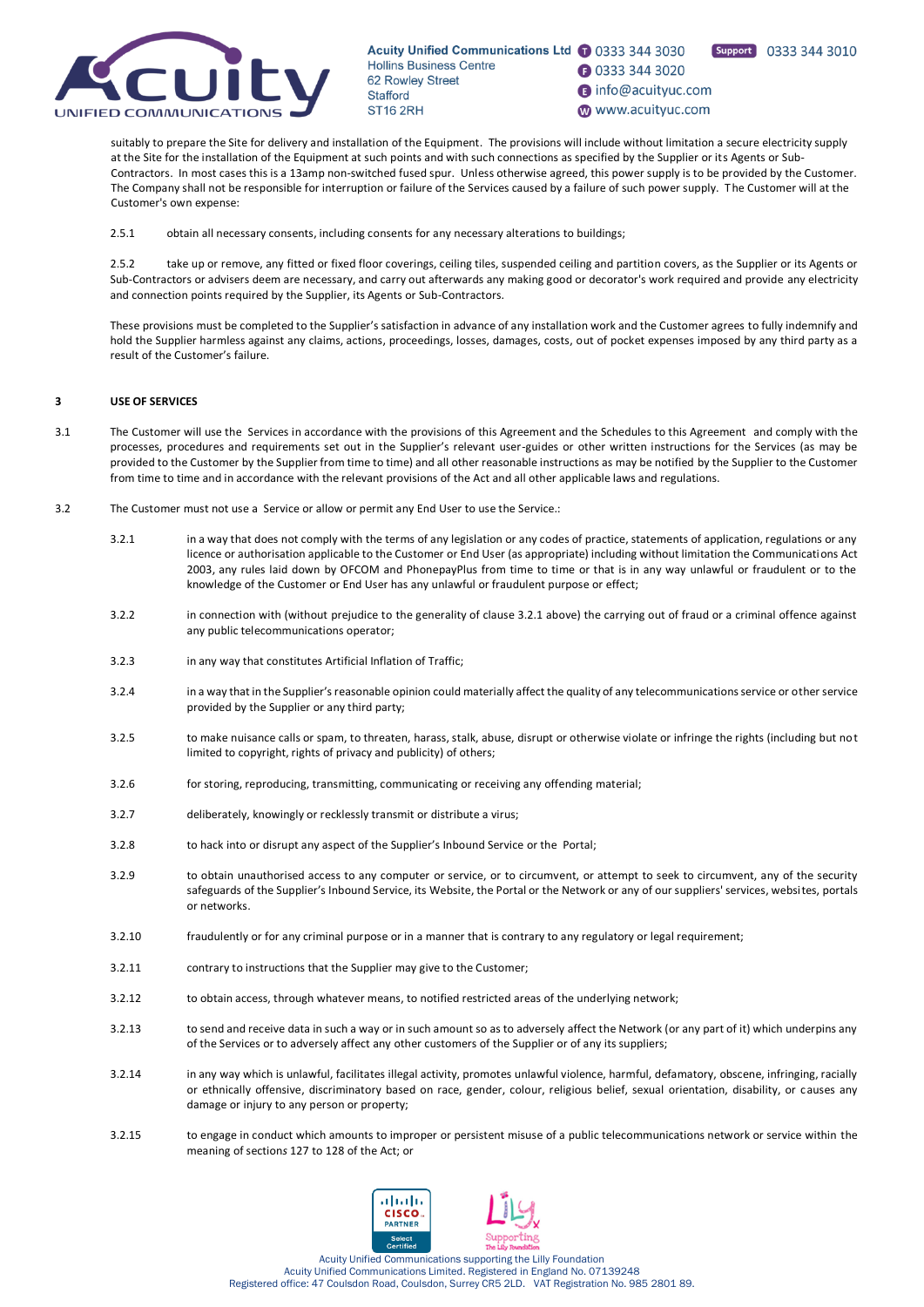

- Support 0333 344 3010
- nfo@acuityuc.com
- www.acuityuc.com

**1** 0333 344 3020

- 3.2.16 in a way which (in the reasonable opinion of the Supplier) brings the name of the Supplier into disrepute, or which places the Supplier in breach of the Act
- 3.2.17 in a way which transmits, distributes or stores any material in violation of any applicable law or regulation or any codes of practice, statements of application, or any licence or other authorisation. This includes, without limitation, material protected by copyright, trademark, trade secret or other intellectual property right used without proper authorisation, and material that is obscene, defamatory, constitutes an illegal threat or violates export control laws.

# **4 OBLIGATIONS OF THE CUSTOMER**

- 4.1 The Customer undertakes to provide the Customer Equipment, ensure it is kept in good working order and undertakes that all Customer Equipment and any other equipment which is attached (directly or indirectly) to the Services will conform to the the relevant standard designated by all relevant legislation and all applicable regulations, instructions and orders including without limitation under the Act or the Radio Equipment and Telecommunications Terminal Equipment Regulations 2000 and any requirements or standards set out by the Supplier. The Supplier shall not be under any obligation to connect or keep connected any Customer Equipment if it does not so conform of if in the Supplier's reasonable opinion it is liable to cause death, personal injury or damage to property or to impair the quality of the Service or put the Supplier in breach of its licences or obligations to any third party.
- 4.2 The Customer shall not use the Supplier's name or any registered or unregistered trademarks or service marks of the Supplier without the prior written consent of the Supplier. If the Supplier does give such written consent, the Customer shall first submit to the Supplier for prior written approval copies of all marketing and advertising materials and other documentation (including, where applicable, contractual documentation) involving the Supplier's name, registered or unregistered trademarks or service marks of the Supplier which the Customer proposes to use, prior to the use of any such materials or entering into any such contractual documentation.
- 4.3 The Customer shall not at any time make any statements or representations to third parties with regard to the Supplier or in any way hold itself out as acting for or on behalf of the Supplier.
- 4.4 The Customer shall notify the Supplier promptly of all enquiries or problems regarding technical and operational issues with the Services.
- 4.5 In the event that the Customer becomes aware by any means, or has reasonable suspicions that a fraud or serious illegal misus e may have taken place, or will take place, the Customer shall be under an obligation to take immediate steps to suspend service to the number concerned by contacting the Supplier's technical support department. The Supplier shall ensure that no further traffic is permitted on the relevant lines until service is reinstated at the request of the Customer. The Supplier shall not be responsible for any Charges or liabilities incurred by the Customer prior to such suspension.
- 4.6 The Customer shall use reasonable skill and care in the performance of its obligations under this Agreement and shall keep complete and accurate records in relation to the performance of such obligations.
- 4.7 The Customer shall ensure that its systems comply with the relevant specifications provided by the Supplier from time to time.
- 4.8 The Customer shall obtain and shall maintain at its own cost all necessary licences, consents, permissions necessary for the Supplier and its Sub-Contractors and Agents to properly perform their obligations under this Agreement including without limitation in relation to the Services and the Equipment and Customer Equipment.
- 4.9 The Customer shall ensure that the End Users use the Services in accordance with the terms and conditions of this Agreement and shall be responsible for any End User's breach of this Agreement.
- 4.10 The Customer shall comply fully with the provisions of all or any of the Schedules within this Agreement.
- 4.11 The Customer shall only use the Equipment in order to receive the Services. The Customer shall at its own expense provide suitable accommodation, assistance, facilities and environmental conditions for the Equipment and Customer Equipment and all necessary electrical and other installations and fittings.
- 4.12 The Customer shall ensure that a secure electricity supply at the Site for the operation and maintenance of the Equipment and Customer Equipment at such points and with such connections as has been specified by the Supplier or its Agents or Sub-Contractors is maintained. The Company shall not be responsible for interruption or failure of the Services caused by a failure of such power supply.
- 4.13 The Customer is responsible for the Equipment and must not add to, modify or in any way interfere with it nor allow anyone else (other than someone authorised by the Supplier) to do so pursuant to the provisions of clause 5.2.2. The Customer will be liable to the Company for any loss of or damage to the Equipment, except where such loss or damage is due to fair wear and tear or is caused by the Supplier, or anyone acting on the Supplier's behalf.
- 4.14 The Customer shall ensure that any Customer Equipment connected to or used with the Service must be connected and used in accordance with any instructions, safety and security procedures applicable to the use of that equipment and that any Customer Equipment or other equipment which is attached (directly or indirectly) to the Service must be technically compatible with the Service and approved for that purpose under any relevant legislation or telecommunications industry standards.

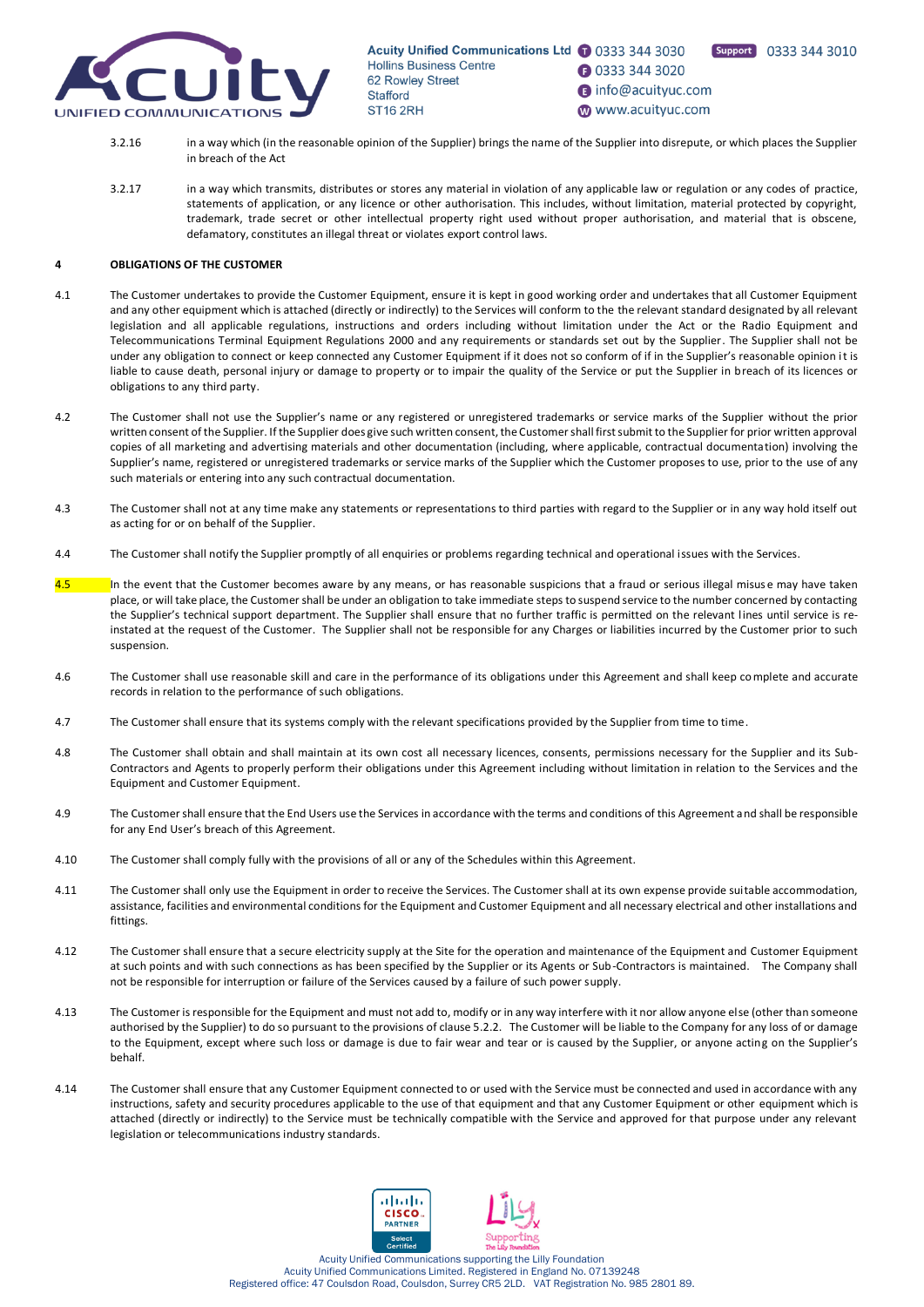

- **1** 0333 344 3020
- nfo@acuityuc.com
- www.acuityuc.com

Support 0333 344 3010

- 4.15 To enable the Supplier to carry out its obligations under this Agreement, the Customer will at all reasonable times provide the Supplier's employees, and anyone acting on the Supplier's behalf including the Supplier's suppliers and Agents and Sub-Contractors, who produce a valid identity card, with access to any Site outside of the Company's control.
- 4.16 If through no fault of the Supplier, the Supplier is unable to carry out an installation or maintenance at, or gain access to, the Site and the installation or maintenance is aborted, the Supplier will notify the Customer Nominated Contact and may raise an additional charge pursuant to clause 7.2.
- 4.17 The Customer hereby irrevocably gives permission (so far as it is in within its power to do so) to the Supplier or its suppliers and Carriers and its employees, Agents or Sub-contractors to:
	- 4.17.1 execute any works on the Site for, or in connection with, the installation, maintenance, or removal of the Equipment;
	- 4.17.2 keep and operate telecommunication apparatus installed on, under or over the Site for the purposes of providing the Service;
	- 4.17.3 enter the Site to inspect any telecommunication apparatus kept on, the Site or elsewhere for the purposes of providing the Service.
- 4.18 Where this Agreement or the Service is terminated for any reason the Supplier or its suppliers and Carriers will be entitled to remove the Equipment installed there.
- 4.19 The Customer undertakes:
	- 4.19.1 not to sell or attempt to sell the Equipment;
	- 4.19.2 not to remove any identification mark affixed to the Equipment showing that it is the property of the Supplier or such other third party supplier of such Equipment.
- 4.20 The Customer undertakes (if required in writing by the Supplier to do so) to obtain and maintain the following insurance in respect of the Customer Equipment:-
	- 4.20.1 cover in an amount equal to the full replacement value of the Customer Equipment against fire, theft, accidental damage and all other risks; and
	- 4.20.2 public liability insurance with cover in an amount that is reasonably satisfactory to the Supplier and on request to provide the Supplier with certificates of cover in respect of the required insurance and evidence of payment of premiums.
- 4.21 If any Customer Equipment is required at the site of the Supplier, the Customer shall procure that the Customer Equipment is delivered immediately upon request of the Supplier and in good time for the Start Date. Where such Customer Equipment is located at a site of the Supplier's, the Customer will remain fully responsible for the risk to the Customer Equipment. The Customer shall also ensure a prompt removal of the Customer Equipment from the site of the Supplier on the termination of this Agreement. The Customer shall be solely responsible for transportation, installation and de-installation costs associated with the Customer Equipment.
- 4.22 The Supplier shall have a lien over any Customer Equipment at the site of the Supplier in order to secure all sums due and unpaid under this Agreement and the Customer will not be entitled to remove the Customer Equipment from the site of the Supplier unless and until the Supplier has received all such outstanding sums due to it and authorised its removal.
- 4.23 The Supplier reserves the right to relocate the Customer Equipment to an alternative site of the Supplier's on giving to the Customer reasonable notice.
- 4.24 The Customer shall indemnify the Supplier against any claims, proceedings or threatened proceedings from third parties and against any loss or damage, costs or expenses, suffered by the Supplier arising from its possession or use of the Customer Equipment or from the location of the Customer Equipment at the site of the Supplier and for all costs and expenses reasonably incurred by the Supplier in investigating and defending itself in relation to any such claims, proceedings or threatened proceedings.

# **5 SERVICES**

- 5.1 **Telephone Numbers, Codes and Directories, IP Addresses**
	- 5.1.1. Where the Supplier allocates telephone numbers and/or IP addresses to the Customer, the Customer will not acquire any rights whatsoever in such telephone numbers or IP address. The Customer will not apply for registration of the telephone numbers or IP address as part of a trademark.
	- 5.1.2. **Where Number Portability is required to provide the Service to the Customer, the Start Date is dependent on the ac tions of third parties and/or events outside the Supplier's control. In these situations the Supplier will use reasonable endeavours to supply the S ervice**

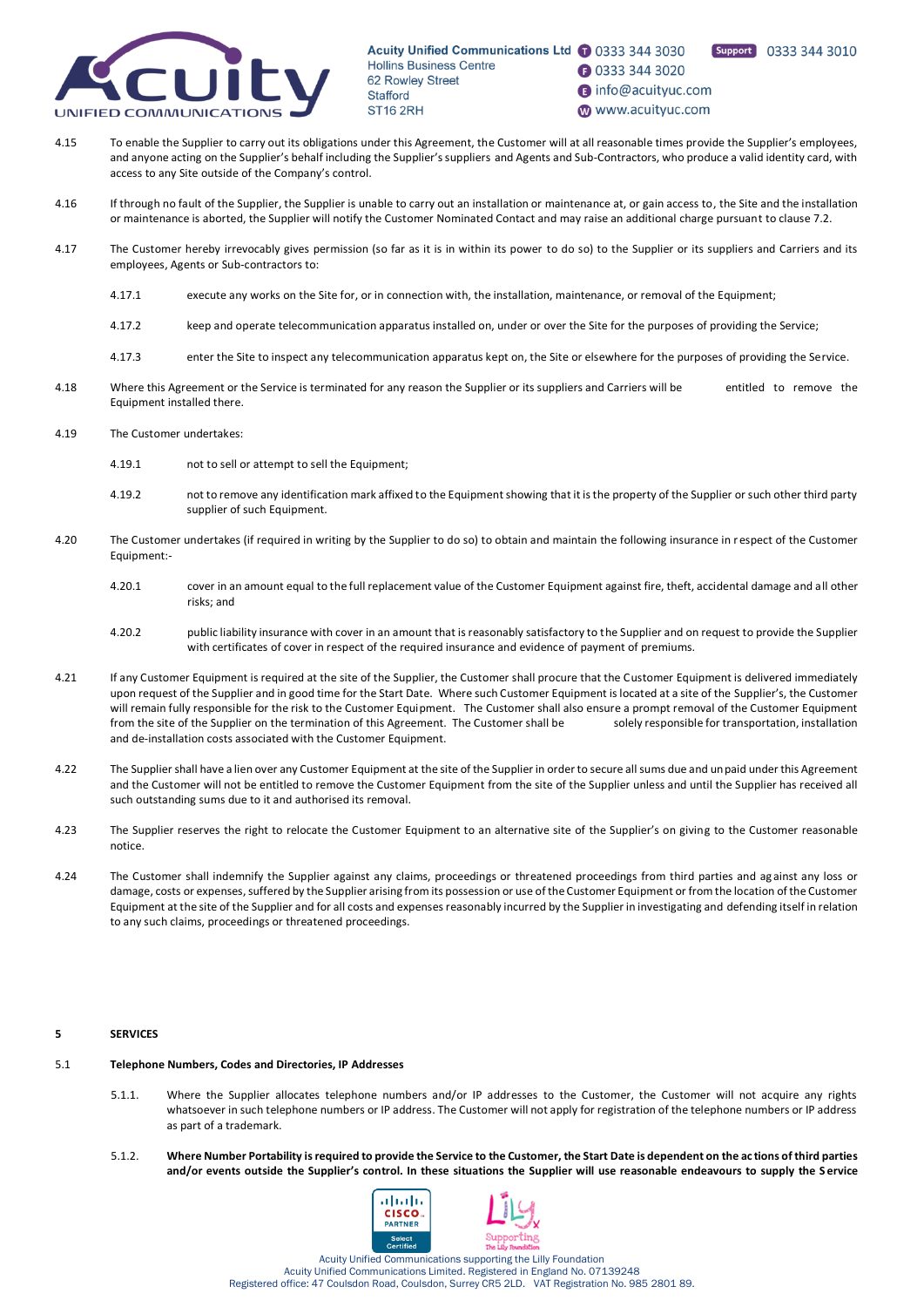

Support 0333 344 3010

**1** 0333 344 3020

nfo@acuityuc.com

www.acuityuc.com

**within the normal connection timescales of competent telecommunications service providers however the Customer acknowledges that delivery of the Services may be dependent on such aforesaid factors and that the Supplier cannot be held liable or accep t any responsibility for faults or delays or interruptions in being able to provide Number Portability.**

5.1.3. The Supplier does not accept any liability for claims, losses, damages, expenses and costs relating to the Customer's inability to use or to continue use of a particular telephone number.

### 5.2 **Faults and Maintenance and Alterations**

- 5.2.1 Upon notification of a fault, the Supplier shall use its reasonable endeavours, during the Supplier's Normal Business Hours to promptly attend to such fault PROVIDED THAT the fault has arisen from normal use of the Equipment or Service.
- 5.2.2 The Customer agrees not to carry out or procure the execution of any alterations, modifications, replacements, extensions, attachments, disconnection or re-connection and any other additions or otherwise to any of the Equipment or the Services which may have been installed except with the prior written consent of the Supplier, which consent will not be unreasonably withheld. Any alterations or changes as aforesaid will, if appropriate, be executed by the Supplier or an appointed Sub-Contractor at the expense of the Customer

# **6 DURATION AND TERMINATION**

- <span id="page-8-0"></span>6.1 The Agreement unless, otherwise terminated in accordance with the provisions of clause 6, shall commence on the Start Date and shall continue for a Minimum Term and thereafter, this agreement shall be automatically renewed for successive periods of 12 months (each a **Renewal Period**) unless:-
	- 6.1.1 Either party terminates this agreement by providing notification in writing to the other party, no less than 60 Business Days before the end of the Minimum Term or any Renewal Period, in which case this Agreement shall terminate upon the expiry of the applicable Minimum Term or Renewal Period; or
	- 6.1.2 it is otherwise terminated in accordance with the provisions of this Agreement.
- 6.2 The Agreement applies to all the Services provided to the Customer by the Supplier.
- <span id="page-8-1"></span>6.3 Without prejudice to any other rights or remedies of the Supplier and where applicable having regard to the provisions of claus[e 8.6,](#page-10-0) the Supplier may terminate this Agreement or terminate or suspend any of the Services to be provided under this Agreement with immediate effect if:-
	- 6.3.1 the Customer fails to pay all or any Charges by the due date.
	- 6.3.2 the Customer fails to provide a deposit pursuant to the provisions of claus[e 9.1;](#page-11-0) or
	- 6.3.3 the Customer's existing telecommunications service provider or BT has validly refused the Customer's application to cancel the Customer's existing contract with such provider; or
	- 6.3.4 the Customer uses the Lines or Service in any way which the Supplier considers at its absolute discretion, to be inappropriate, illegal, fraudulent or improper; or
	- 6.3.5 the Supplier is informed by its suppliers or Carriers supporting the Service that its suppliers and/or Carriers are required to cease the Service by a competent regulatory authority; or
	- 6.3.6 the Supplier's suppliers and Carriers supporting the Service cease its provision of telecommunications services to the Supplier that the Supplier uses for the Service or materially change the terms upon which it will provide its services to the Supplier in circumstances that are beyond the reasonable control of the Supplier; or
	- 6.3.7 there is a change of control of the Customer within the meaning of section 840 of the Income and Corporation Taxes Act 1988.
- 6.4 Either party may terminate the Agreement without liability to the other:-
	- 6.4.1 if the other party commits a material breach of any of the terms of this Agreement; or
	- 6.4.2 if an order is made or a resolution is passed or a petition is presented for the winding up of the other party, or circumstances arise which entitle a court of competent jurisdiction to make a winding up order in relation to the other party; or
	- 6.4.3 if in the event that an order is made for the appointment of an administrator to manage the affairs, business and property of the other party, or documents are filed with a court of competent jurisdiction for the appointment of an administrator of the other party, or notice of intention to appoint an administrator is given by the other party of its directors or by a qualifying floating charge holder (as defined in paragraph 14 of Schedule B1 to the Insolvency Act 1986) or a manager, receiver or administrative receiver is appointed over any of the other party's assets or undertaking, or if circumstances arise which entitled a court of competent jurisdiction or a creditor to appoint a receiver or manager of the other party, or if any other person takes possession of or sells the other party's assets, or the other party makes any arrangement or composition with its creditors or makes an application to a court of competent jurisdiction for the protection of its creditors in any way (otherwise than for the purposes of a solvent re-construction or amalgamation); or

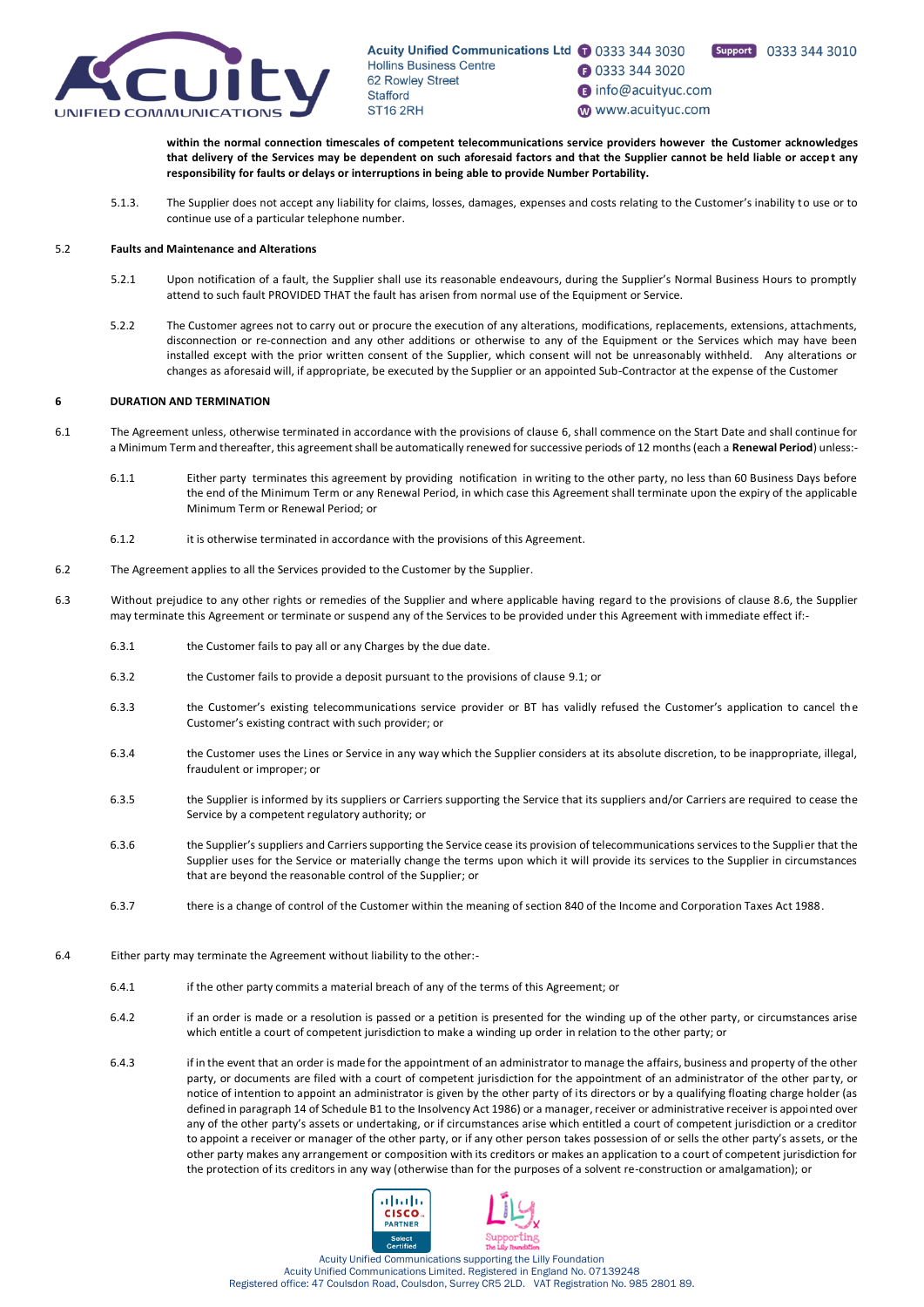

Support 0333 344 3010 **1** 0333 344 3020

nfo@acuityuc.com

www.acuityuc.com

- 6.4.4 if the other party takes or suffers any similar or analogous action in any jurisdiction in consequence of debt or, if the other party has a reasonable reason to believe debts will not be paid when due; or
- 6.4.5 if the other party ceases or threatens to cease, to trade; or
- 6.4.6 if the Supplier ceases to be authorised to provide the Services under the Act or is obliged directly or indirectly to terminate this Agreement in order to comply with an order, instruction or request of the Government or a governmental body, an emergency services organisation, a court of law, a legal body, a tribunal or other competent administrative or regulatory body, including without limitation the Network Operator, ICSTIS, OFCOM and PhonepayPlus.
- 6.5 Following termination of this Agreement for any reason and without prejudice to any rights or remedies available to the Supplier, the Customer shall:-
	- 6.5.1 pay to the Supplier on demand all arrears of Charges due up to the date of termination under this Agreement or as a result of termination of this Agreement; and
	- 6.5.2 return and make no further use of the Equipment. If the Equipment is not returned to the Supplier, the Supplier reserves the right to make a further late delivery charge to the Customer which the Customer agrees to pay of £100. This clause shall continue to be binding on the Customer notwithstanding termination of this Agreement.
- 6.6 Any termination of this Agreement shall be without prejudice to the accrued rights of the parties on the date of such termina tion, and to the continuation in force of all provisions of this Agreement which expressly or implicitly survive such termination.
- <span id="page-9-1"></span>6.7 In the event that the Customer seeks to terminates the Contract for any reason other than permitted by virtue of the provisions in this clause whether before or after the Start Date, the Supplier shall at its sole discretion be entitled to accept such termination provided that it shall be entitled to:-
	- 6.7.1 charge and the Customer agrees to pay, without offset, a termination fee equivalent to 50% of the Customer's average monthly Charges multiplied by the number of whole or part months remaining of the Minimum Term or the Renewal Period whichever is applicable; and
	- 6.7.2 charge and the Customer agrees to pay, a cancellation charge equivalent to the remaining Rental of the Minimum Term or the Renewal Period whichever is applicable.
- <span id="page-9-0"></span>6.8 In the event that the Supplier terminates this Agreement in accordance with the provisions of clause [6.3](#page-8-1) or the provisions of any Schedule or the Customer seeks to terminate and the Supplier accepts such termination in accordance with the provisions of clause [6.7](#page-9-1) or the provisions of any Schedule, the Customer shall pay in addition to the costs referred to in claus[e 6.7](#page-9-1) or the relevant provisions of any Schedule (if applicable) whichever is the greater, pay to the Supplier the Early Termination Fee.

# **7 CHARGES AND PAYMENTS**

- 7.1 The Customer shall pay to the Supplier all Charges and other sums due under this Agreement without set off, deduction or counterclaim.
- <span id="page-9-2"></span>7.2 The Supplier may amend its Prices upon which Charges are based at any time during the Term by not less than thirty (30) days notice in writing to the Customer, such Prices to be published on the Website. The Supplier will only amend the Charges payable by you for valid reasons, such as an increase or decrease in tariff access rates, tariffs for international fixed and mobile telephone calls termination or other new charges or changes in charges levied on the Supplier by the Network Operator or any other supplier of the Supplier, as a result of changing regulatory or legal requirements, market conditions, changes in technology or our systems capabilities or which in the Supplier's opinion are commercially necessary to enable us to provide the Services to you. This includes the ability to separately make a charge for Services that were at the time the Customer entered into this Agreement included in the Service as free. In the event that any increase in the Charges for the Services is in excess of 10 % of that originally proposed for the same Services, then the Customer may serve notice to terminate this Agreement within (14) days of such notice of increase in the Charges. Notwithstanding the aforementioned the Supplier shall be entitled to increase the Charges for whatever reason at the start of each Renewal Period upon thirty (30) days' prior notice to the Customer, such particulars of the increase being given via the Company's Website. The Supplier may also make an additional charge (on the basis of additional charges detailed in the Supplier's Price List), on its own behalf or on behalf of our Network Operator or Carrier in the following circumstances:-
	- 7.2.1 where an abortive visit has occurred as a result of incorrect information having been supplied by the Customer and as a result it was technically impractical to provide the Service over the Customers Access Connection at that visit an abortive visit charge may be incurred;
	- 7.2.2 where it is necessary to relocate the existing telephone master socket to provide the Service and a further visit in order to attend this will be required an abortive visit charge may be incurred;
	- 7.2.3 where the Supplier or its Agents or Sub-contractors are unable to gain access to the Site to carry out the installation or maintenance of the Service an abortive visit charge may be incurred;

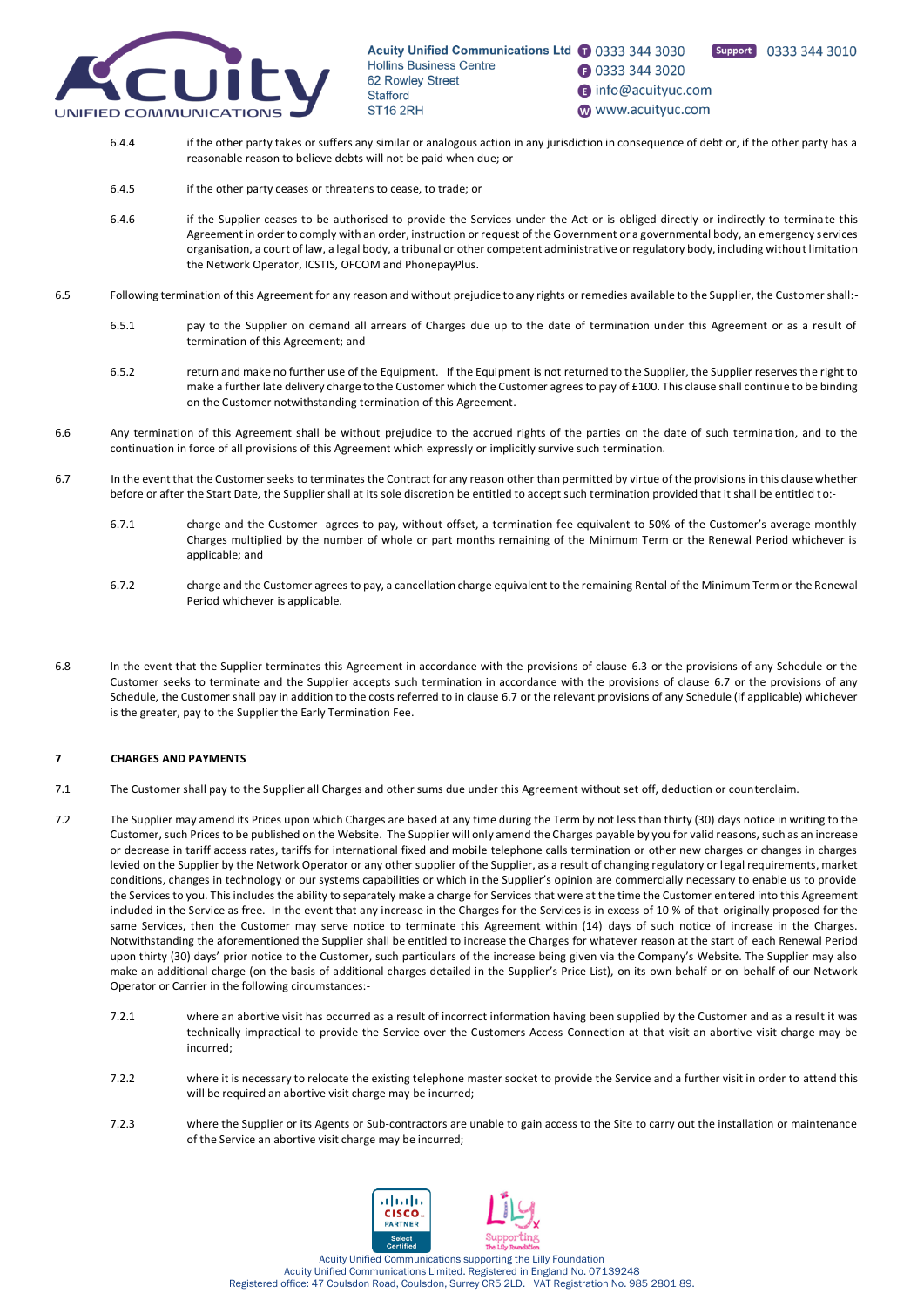

Support 0333 344 3010 **1** 0333 344 3020

- nfo@acuityuc.com
- www.acuityuc.com
- 7.2.4 where certain information on the Order which has been provided by the Customer is illegible, inaccurate or incomplete a rectification administration fee will be charged;
- 7.2.5 where the Supplier or its Agent or Sub-Contractor or Carrier provide support to the Customer outside Normal Business Hours an additional support fee will be charged;
- 7.2.6 where a fault relates to Customer Equipment or any other equipment other than the Equipment an other equipment repair charge will be charged;
- 7.2.7 where the Customer changes its Site and it requires a re-installation of the Services at the new Site a re-installation fee will be charged. If the Supplier is unable to provide any or all of the Service to the Customer's new Site, then in respect of the Service tha t cannot be transferred the provisions of clause 6.8 above will apply.
- 7.3 All amounts payable to the Supplier in respect of the Services are quoted exclusive of Value Added Tax or any other applicable taxes which may from time to time be levied and such Value Added Tax and any other such applicable taxes shall be itemised separately on all invoices and bills and be payable by the Customer in addition to, and at the same time as, any Charges.
- 7.4 The Supplier may in a separate invoice make claims for any Backdated Charges. Any such Backdated Charges must be made within six months of the date that the Backdated Charges arose.
- 7.5 The Supplier shall be entitled to levy a monthly rental fee for any Equipment provided by the Supplier, as agreed with the Customer.
- 7.6 The Supplier shall be entitled to levy the Installation Costs for any Equipment or the Services as outlined in the Service Order.

# **8 PAYMENT OF CHARGES**

- 8.1 Except where stated, the Supplier shall invoice the Customer each calendar month for Services and any other sums due for the prior calendar month under this Agreement.
- 8.2 Except where stated otherwise, the Supplier shall invoice the Customer in advance for all Rental charges due under this Agreement.
- 8.3 Except where stated otherwise, the Supplier shall invoice the Customer upon activation of the Service for all Installation Costs, any one off charges as referred to in the Order and any Equipment charges due under this Agreement.
- 8.4 All payment is due seven (7) days after the date of the relevant invoice, and shall unless agreed in accordance with the provisions of claus[e 8.8](#page-10-1) be paid by direct debit into the Supplier's nominated bank account from time to time. Time shall be of the essence in respect of such payments and payment shall be deemed to have been made at the time when cleared funds are available in the Supplier's bank account.
- 8.5 Charges shall accrue from the Start Date.
- <span id="page-10-0"></span>8.6 Where the Supplier has previously expressly agreed in writing with the Customer, the Supplier will allow the Customer to accumulate unpaid Charges up to a maximum of an agreed credit limit which the Customer agrees in writing with the Supplier. In the event that at any time unpaid Charges exceed the credit limit the Supplier shall be entitled, at its option, to:
	- 8.6.1 suspend provision of the Services on written notice with immediate effect; and/or
	- 8.6.2 request an immediate payment on account by the Customer; and/or
	- 8.6.3 issue an interim invoice.

Any interim invoice issued under this clause shall be payable by the Customer within seven (7) days of the date of issue. Should the Customer fail to pay an interim invoice when due or make any payment on account agreed with the Supplier within seven (7) days of being requested to do so by the Supplier, the Supplier will be entitled to suspend the Services without notice until such time as payment is made in full.

- 8.7 In the event of the Supplier disconnecting the Services as a result of non-payment of any of the Charges and/or any other sums due or as a result of any other of breaches by the Customer under this Agreement, a further charge of £50.00 plus Value Added Tax will be added to the Customer's account for administration purposes.
- <span id="page-10-1"></span>8.8 All payments in respect of the Charges and/or any other sums due under this Agreement will be made by direct debit only unless the Customer has the express written prior agreement of the Supplier to pay by an alternative method. Any payments by any other method will incur an administration fee of £15 per payment. If a direct debit payment is dishonoured or cancelled the Supplier will be entitled to pass on to the Customer an administration fee of £50 plus any additional third party charges incurred by the Supplier. The Supplier will also be entitled to charge the Customer a monthly administration fee of £50 for each month in which Customer's direct debit is dishonoured or not re-instated following cancellation.

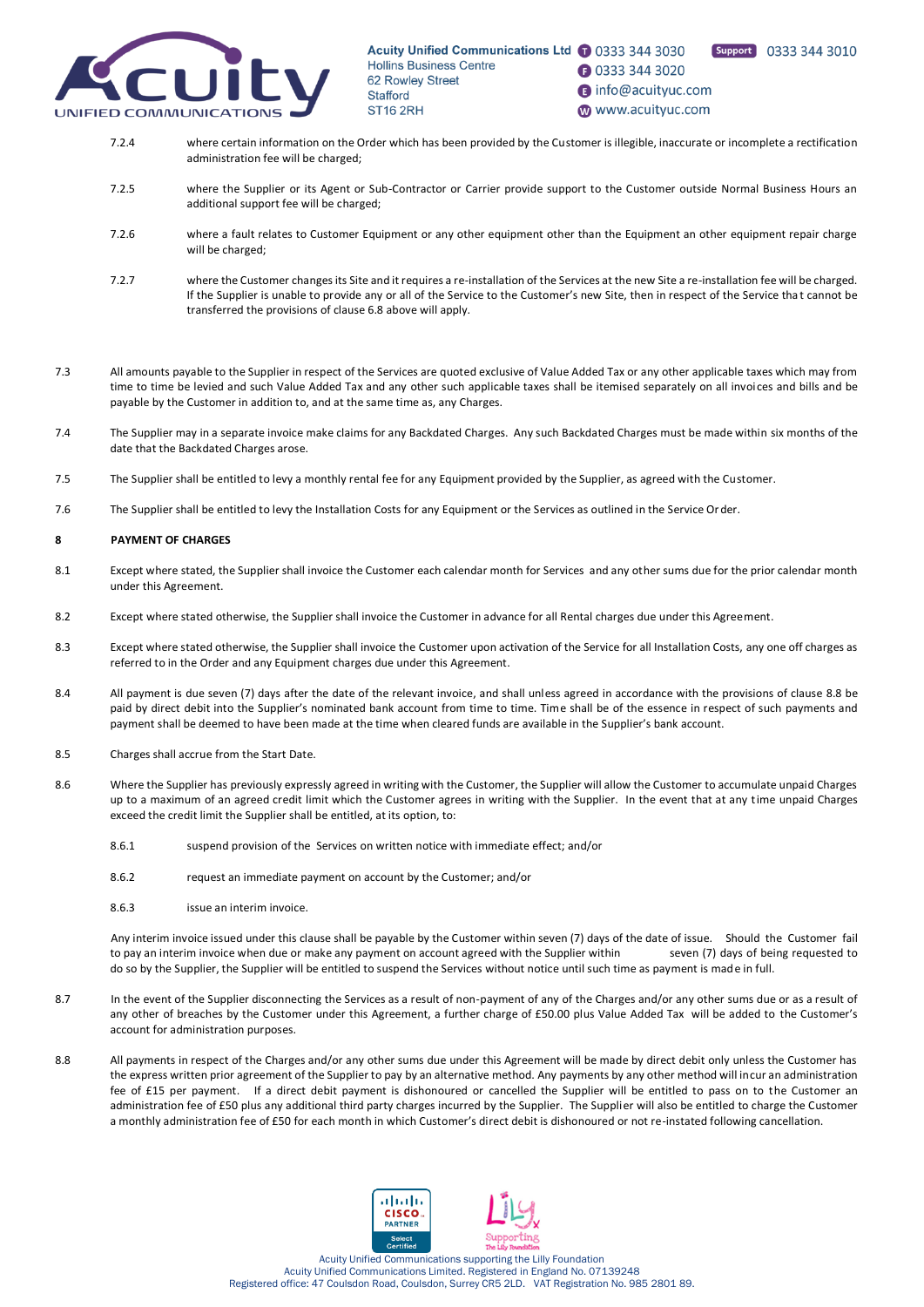

# **1** 0333 344 3020

**B** info@acuityuc.com

Support 0333 344 3010

- www.acuityuc.com
- 8.9 The Supplier may charge interest on all overdue amounts from time to time on a daily basis at a rate of five percent (5%) per annum above the base lending rate of Barclays Bank Plc from time to time, to run from the due date of payment until receipt by the Supplier of the full amount (including any accrued interest) whether before or after judgement in respect of the overdue amount.
- 8.10 The Supplier may at any time review and/or adjust the amount payable by the Customer by direct debit to ensure that it is sufficient to cover the Charges and you irrevocably authorise us to change your direct debit instruction accordingly.
- 8.11 The Customer shall be responsible for paying all Charges incurred during any such period of suspension (including without limitation in relation to Charges in respect of Rental).
- 8.12 the Supplier has the right to invoice charges for services if such services have been accessed fraudulently without the knowledge of the Supplier and/or the Customer. Where, such charges contain a profit element the supplier has the right to charge for such services to cover the Suppliers own costs in supplying the service.

# **9 DEPOSIT AND SECURITY**

- <span id="page-11-0"></span>9.1 The Supplier reserves the right at its option to require a deposit or guarantee or such other security from the Customer as may be acceptable to the Supplier for an amount to be determined by the Supplier (the "**deposit**") prior to the provision of any Service including without limitation in the event:-
	- 9.1.1 that the Customer is in material breach of this Agreement; and/or
	- 9.1.2 that there is in the opinion of the Supplier a significant change in the financial circumstances of the Customer which the Supplier considers may have a material adverse effect on the Supplier; and/or
	- 9.1.3 that there is a re-commencement of the Services by the Supplier following a suspension or termination of the Services in accordance with this Agreement.
- 9.2 Details of the deposit, where applicable, will be notified to the Customer separately by the Supplier.
- 9.3 Deposits are payable on request and do not bear interest. If a deposit is not paid when requested we may suspend the provision of the Service until such time as the deposit is paid.
- 9.4 The Supplier shall be entitled to apply all or any of the amount of the deposit against:
	- 9.4.1 any unpaid Charges (including those already invoice, those in respect of interim invoices and those in respect of future invoices to be rendered in respect of Charges that have been incurred but unbilled); or
	- 9.4.2 any other liability incurred by the Customer to the Supplier whether under this Agreement or otherwise.

#### **10 SUSPENSION OF SERVICES**

- <span id="page-11-1"></span>10.1 The Supplier may (without prejudice to its other rights under this Agreement) and without liability to the Customer, suspend the provision of the Services and the performance of its obligations under this Agreement in whole or in part with immediate effect and the Customer will remain liable for all Charges accrued during such period of suspension) if:-
	- 10.1.1 the Supplier is obliged to do so directly or indirectly in order to comply with an order, instruction or request of the Government or any governmental body, an emergency services organisation, a court of law, a legal body, tribunal or other competent administrati ve or regulatory body, including without limitation OFCOM and PhonepayPlus or the Network Operator or ICSTIS;
	- 10.1.2 the Supplier needs to carry out work relating to the upgrading or maintenance of the Network (provided that the Supplier has given the Customer as much notice which in the Supplier's reasonable opinion is reasonably practicable in the circumstances provided that such suspension of the Services does not extend beyond that which is reasonably necessary to carry out the work.] The Customer shall not be liable for any Charges for any period by which the suspension of the Services under this Clause [10.1.2](#page-11-1) extends beyond that which is reasonably necessary under the circumstances.
	- 10.1.3 the Customer does not pay any sum due and owing to the Supplier;
	- 10.1.4 the Customer is in breach of any of the material terms of this Agreement;
	- 10.1.5 for operational reasons or in case of emergency;
	- 10.1.6 where unpaid Charges exceed the credit limit agreed with the Supplier pursuant to this Agreement;
	- 10.1.7 the Customer acts in such a way or permits anything to be done which, in the reasonable opinion of the Supplier, relates to the Services and may impair or jeopardise the operation of the Services or any part of the Network;

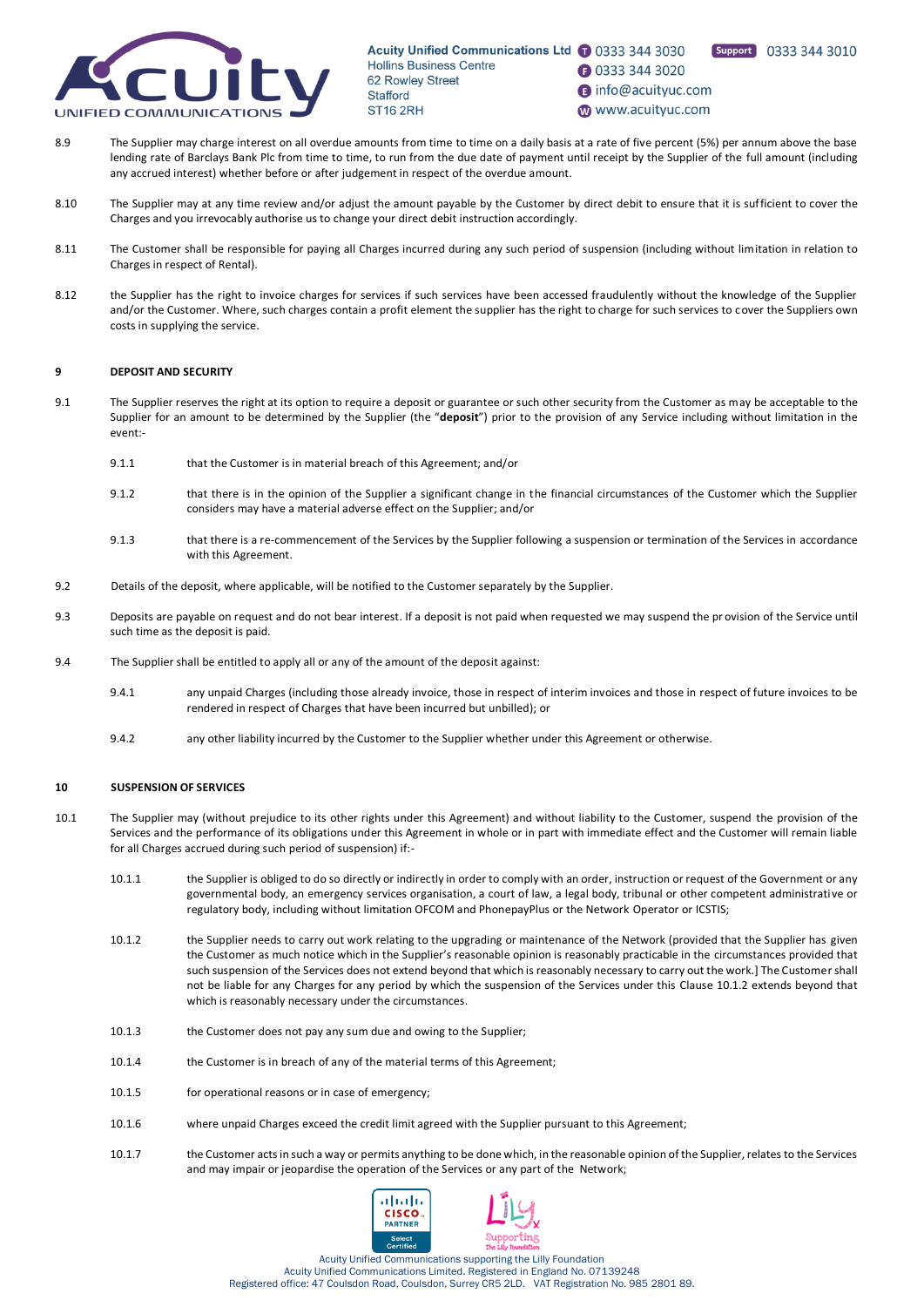<span id="page-12-0"></span>



- **1** 0333 344 3020 nfo@acuityuc.com
- www.acuityuc.com
- 10.1.8 the Supplier reasonably suspects or believes that the Customer is in breach of this contract or the Services are being used for unlawful, fraudulent or improper purposes.; or
- 10.1.9 the Customer's credit rating decreases at any time, and the Customer fails to supply reasonable security following a request by the Supplier in accordance with this Agreement.
- 10.2 In the event of suspension of the Services all sums invoiced to the Customer by the Supplier shall become immediately payable.
- 10.3 The Customer shall indemnify the Supplier for all losses, damages, costs and expenses incurred as a result of the suspension and any recommencement or variation of the Service where the suspension or variation is implemented as a result of any act or omission of the Customer.

#### **11 INDEMNITIES**

- 11.1 The Customer will indemnify, defend and hold harmless the Supplier from and against any liabilities, actions, losses, damages, judgments, costs, claims or expenses or legal proceedings (including without limitation court costs and reasonable legal fees) which are brought or threatened against the Supplier by any third party, End User or the Customer and/or arising out of or in connection with the Customer's or End User's use of the Services including without limitation in the event of:
	- 11.1.1 a Service being or having been used in breach of this agreement except where such breach results from fraud on the part of the Supplier;
	- 11.1.2 the Customer being or having been in breach of any of the provisions of these terms and conditions or any other written instruction by the Supplier;
	- 11.1.3 the failure of the Customer to use the Services as a result of delays, failures in repairing any faults to the Equipment or Network or any other problems inherent in the use of such communication facilities whether or not caused by the Supplier, its Network Operators or any other service providers;
	- 11.1.4 any fraud on the part of the Customer or any End User or Artificial Inflation of Traffic.,

### **12 WARRANTIES**

- 12.1 Each party warrants to the other party (such warranties being deemed to be repeated on each and every day during the term of this Agreement) that:-
	- 12.1.1 it has the unimpaired right and authority to enter into this Agreement which shall constitute a binding obligation on it; and
	- 12.1.2 it will comply with its respective obligations under applicable Data Protection Legislation and will obtain and maintain all relevant registrations, notifications and consents, including (in relation to the Customer) such registrations, notifications and consents as the Customer should obtain and maintain to enable the Supplier and its suppliers and Sub-contractors to process the personal data of Customers for the purposes of the performance by the Supplier of its obligations under this Agreement. This clause shall survive termination or expiry of this Agreement.
- 12.2 The Supplier warrants (such warranty being deemed to be repeated on each and every day during the term of this Agreement) that all such licences, authorisations, approvals and consents as are necessary to enable the Supplier to legally provide the Services as envisaged by this Agreement have been obtained and/or will be maintained prior to the Start Date and kept up to date and it has the unimpaired right to supply the Services.
- 12.3 The Customer warrants (such warranty being deemed to be repeated on each and every day during the term of this Agreement) that all such licences, authorisations, approvals and consents as are necessary to enable the Customer to legally receive the Services as envisaged by this Agreement have been obtained and/or will be maintained prior to the Start Date and kept up to date and it has the unimpaired right to receive the Services.
- 12.4 The service will be provided without warranty or representation of any kind, whether express or implied the Company disclaims and excludes all such warranties and representations including without limitation any warranty or representation that the Service is free of defects, of satisfactory quality, fit for a particular purpose or non-infringing of third party rights. The Customer accepts all risks and liabilities associated with the use of the Service.
- 12.5 You acknowledge that the provision of ADSL services and our ability to provide the Service is dependent on British Telecom plc, and its ability to provide certain parts of the Service to us.
- 12.6 We cannot warrant that the Service will be free of interruption or that transmission of information through the Service will be secure. It is entirely your responsibility to ensure that Customer Equipment or any other equipment is correctly configured and capable of receiving our Services.

#### <span id="page-12-1"></span>**13 LIMITATION OF LIABILITY**

13.1 This clause sets out the entire financial liability of the Supplier (including any liability for the acts or omissions of its employees, Agents, and Subcontractors) to the Customer in respect of:-

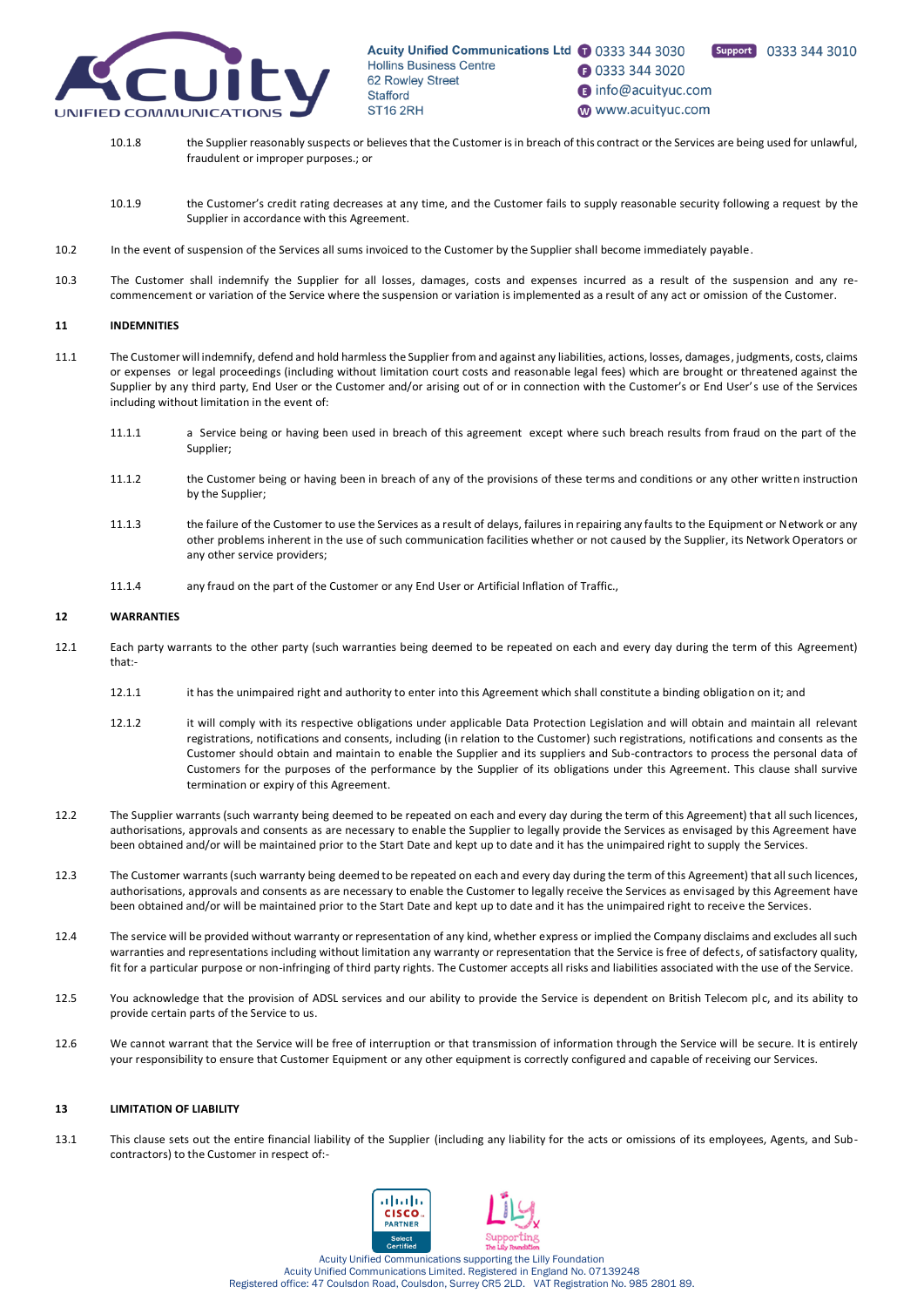

Support 0333 344 3010

**1** 0333 344 3020

nfo@acuityuc.com

www.acuityuc.com

- 13.1.1 Any representation, statement or tortuous act or omission (including negligence) arising under or in connection with this Agreement;
- 13.1.2 Any use made by the Customer of the Services or any part of them; and
- 13.1.3 Any breach of this Agreement.
- 13.2 Except as expressly and specifically provided in this Agreement:-
	- 13.2.1 the Supplier makes no warranties, guarantees, terms or representations as to the fitness or quality of the Service, except as expressly stated in this Contract;
	- 13.2.2 all conditions, warranties, terms, representations, undertakings and obligations implied by statute, common law, custom, trade usage or otherwise are to the fullest extent permitted by law hereby wholly excluded; and the Services are provided to the Customer on an "as is" basis.
- 13.3 Each of the provisions in this Clause operates separately. If any provision is disallowed or found to be ineffective by any c ompetent body, the other provisions will continue to apply.
- <span id="page-13-1"></span>13.4 Nothing in this Agreement shall exclude or restrict the Supplier's liability for death or personal injury resulting from the negligence of the Supplier or its employees while acting in the course of their employment or for fraud or fraudulent misrepresentation.
- 13.5 Subject to the exclusion in claus[e 13.10](#page-13-0) the Supplier shall be liable for damage to the physical property of the Customer or the property of any of its customers caused by any negligent act or omission of the Supplier or its employees while acting in the course of their employment PROVIDED THAT such liability of the Supplier shall be limited to 50% of the Charges (exclusive of VAT) invoiced and collected by the Supplier from the Customer in the 12 month period prior to the relevant incident or incidents (or in the period from the Start Date to the date of the relevant incident or incidents, if shorter than 12 months).
- 13.6 Subject to claus[e 13.2](#page-12-0) an[d 13.4:](#page-13-1)
	- 13.6.1 the Supplier shall not be liable to the Customer or any Customer in contract, tort including any liability for negligence or breach of statutory duty, misrepresentation, restitution or otherwise for any loss of revenue, business, depletion of goodwill, time, opportunity, data, anticipated savings or profits and/or similar losses or for any indirect or consequential loss, costs, damages or expenses howsoever arising under this Agreement; and.
	- 13.6.2 the maximum aggregate liability of the Supplier in contract, tort (including any liability for negligence or breach of statutory duty), misrepresentation, restitution or otherwise arising out of, or in connection with, this Agreement shall be limited in respect of any one event or series of two or more related events with respect to related facts and circumstances to an amount equal to £5,000 and shall be limited with respect to the aggregate of all claims arising out of, or in connection with this Agreement to £20,000.
- 13.7 The provisions of this claus[e 13](#page-12-1) shall continue to apply notwithstanding termination of this Agreement.
- 13.8 The Supplier excludes all liability for the accuracy of the data or material that the Supplier provides or that is provided by a third party or by its agents or contractors and the Supplier shall have no liability for any damage caused by errors or omissions in the information or instructions.
- 13.9 Each of the Supplier and the Customer acknowledges that it considers the provisions of this Clause [13](#page-12-1) to be reasonable, taking account of the other terms of this Agreement (including the Charges) and its ability to insure against losses which may arise from any breach by the other party of its obligations under this Agreement.
- <span id="page-13-0"></span>13.10 The Supplier shall not be liable in any circumstances for making good the Customer's premises in the event of the removal of the Equipment.

# **14 NOTICES**

- 14.1 Any demand, notice or other communication given or made under or in connection with this Agreement by either party will be in writing and will be delivered by the method referred to in claus[e 14.2](#page-13-2) unless otherwise agreed between the Customer and the Supplier to the address of the Customer in the Order (or such other address as the Customer shall notify the Supplier pursuant to this clause) and in the case of the Supplier to the address as stated on the company website at [{www.acuityuc.com}](http://www.acuityuc.com/)
- <span id="page-13-2"></span>14.2 Any such demand, notice or other communication (other than normal operating requirements which may be sent by email) will be sent to the recipient at the address given in this Agreement, or to such other address as notified in writing from time to time, and will be deemed to have been duly given or made as follows:-
	- 14.2.1 if sent by prepaid first class post, on the second Business Day after the date of posting;
	- 14.2.2 if delivered by hand upon delivery, unless such delivery occurs on a day which is not a Business Day or after 4.00pm on a Business Day, in which case it will be deemed to have been given or made at 9.00am on the next Business Day; or

#### **15 USE OF THE SERVICE - GENERAL OBLIGATIONS**

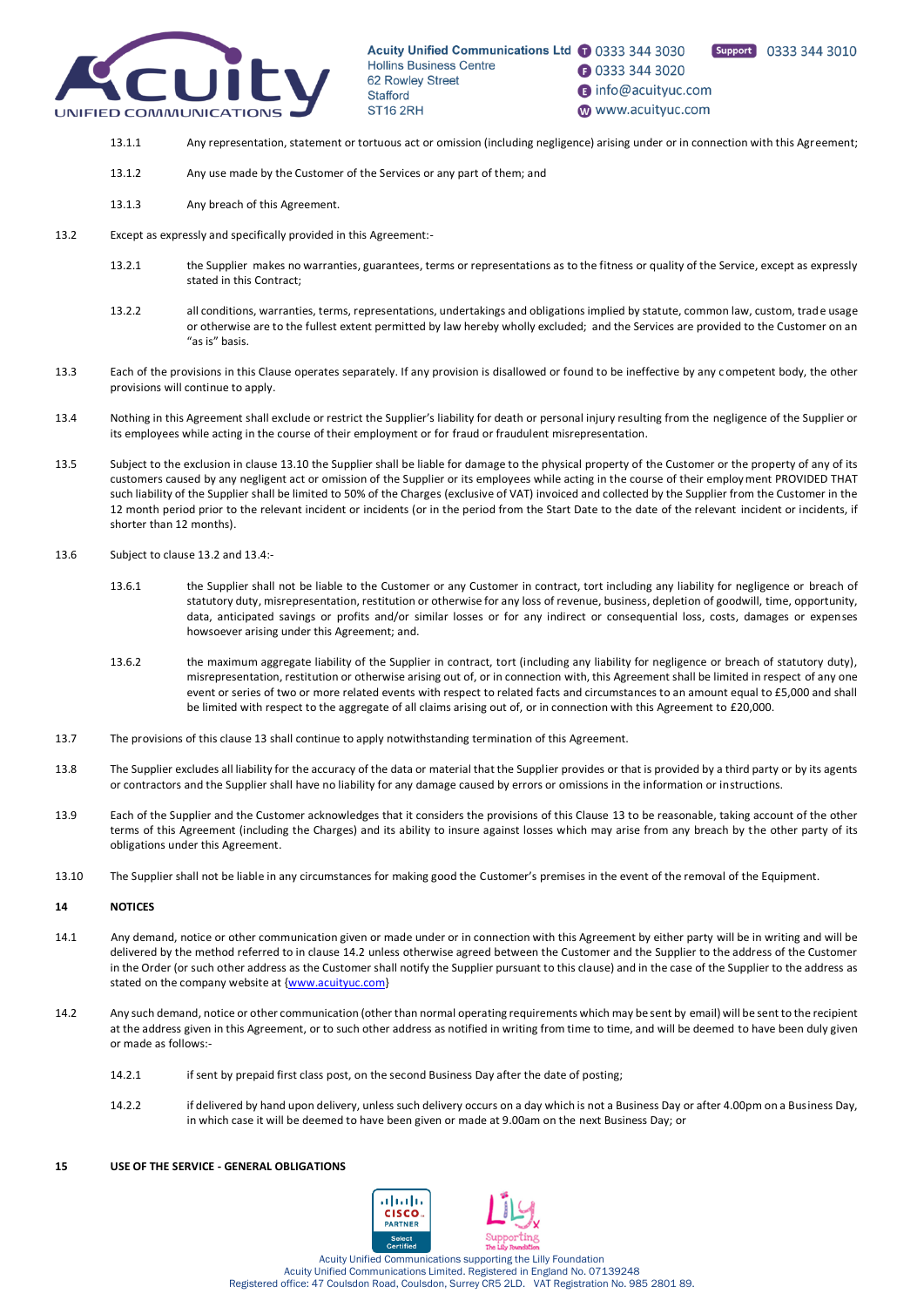

Support 0333 344 3010

**1** 0333 344 3020

nfo@acuityuc.com

www.acuityuc.com

- 15.1 The Customer shall report any fault to the Supplier's Customer Services Department, where it will be dealt with in accordance with the Acuity Unified Communications Limited fault repair service and in line with a competent telecommunications operator offering such services in the United Kingdom provided that the fault has arisen from normal use of the Equipment or Service. Where no Equipment is installed, the Supplier may request that the Customer first have its designated maintainer check the Customer's equipment.
- 15.2 If the Supplier agrees to fix a fault that is caused by the Customer or that otherwise falls outside the responsibility of the Supplier or where no fault is found, the Supplier may charge the Customer for any work that the Supplier has undertaken at its applicable man-hour rate particulars of which are available on the Price List.
- 15.3 The Customer agrees not to use or refer to the name of the Supplier in any article, announcement or published literature without the express written consent of the Supplier.
- 15.4 The Supplier shall have no liability to the Customer under this agreement if it is prevented from or delayed in performing its obligations under this agreement or from carrying on its business, by acts or events, omissions or accidents including without limitation where such breach or failure or delay was the result of default of suppliers or Sub-contractors, or other telecommunications service providers, any act of God, insurrection or civil disorder, war or military operations, acts of terrorism, inclement weather, failure or shortage of power supplies or any other utility service, flood, drought, lightning or fire, national or local emergency, acts or omissions of government, highway authority or other government or regulatory body, compliance with any statutory obligation, industrial disputes of any kind (whether involving the workforce of the Supplier or any other party), the acts or omissions or failures of Network Operators or BT or any telecommunications network, any other cause beyond that party's reasonable control.
- 15.5 Nothing in this Agreement shall create a partnership or joint venture between the parties or constitute any party being the partner, agent or legal representative of the other.
- 15.6 Failure by the Supplier to exercise or enforce any right conferred by this Agreement shall not be deemed to be a waiver of any such right nor operate so as to bar the exercise or enforcement thereof or of any other right on any later occasion.

# <span id="page-14-1"></span>**16 CONFIDENTIAL DATA**

- <span id="page-14-0"></span>16.1 Each party shall use the Confidential Information disclosed to it (by whoever disclosed) only for the proper performance of its duties under the Agreement and shall not without the disclosing party's written consent disclose or permit the disclosure of the Confidential Information disclosed to it except in confidence to those of its employees, officers and professional advisers who need to have access to it for the proper performance of its duties under the Agreement.
- 16.2 The provisions of Clause [16.1](#page-14-0) shall not apply to Confidential Information that:
	- 16.2.1 the receiving party can prove was known to the receiving party or in its possession before that information was disclosed to it; or
	- 16.2.2 is in or enters the public domain through no wrongful default of the receiving party or any person on its behalf;
	- 16.2.3 the receiving party receives from a third party without similar obligations of confidence in circumstances where the third party did not obtain that information as a result of a breach of an obligation of confidence;
	- 16.2.4 is required to be disclosed by any applicable law or by order of any Court of competent jurisdiction or any government body, agency or regulatory body.
	- 16.2.5 This claus[e 16](#page-14-1) shall survive the termination or expiry of this Agreement.

# **17 CLI AND DATA PROTECTION**

- 17.1 If the Supplier processes any personal data on the Customer's behalf when providing the Services, the parties record their intention that the Customer shall be the data controller and the Supplier shall be a data processor and in any such case:-
	- (a) The Customer acknowledges and agrees that the personal data may be transferred or stored outside the European Economic Area or the country where the Customer and the End Users are located in order to carry out the Services and the Supplier's other obligations under this Agreement;
	- (b) The Customer shall ensure that the Customer is entitled to transfer the relevant personal data to the Supplier so that the Supplier may lawfully use, process and transfer the personal data in accordance with this Agreement on the Customer's behalf;
	- (c) The Customer shall ensure that the relevant third parties have been informed of, and have given their consent to, such use, processing, and transfer as required by all applicable data protection legislation;
	- (d) The Supplier shall process the personal data only in accordance with the terms of this Agreement and any lawful instructions reasonably given by the Customer from time to time; and

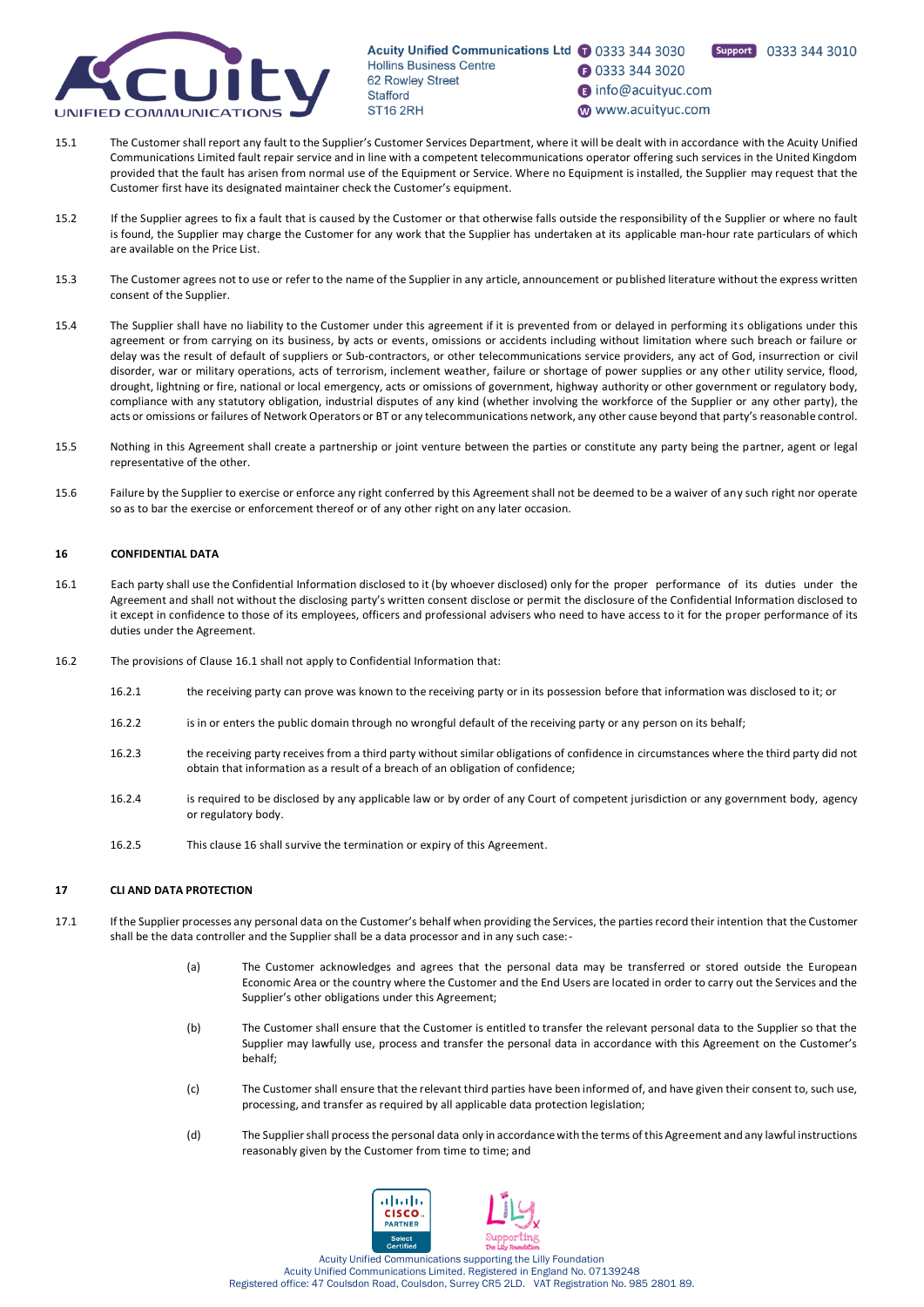

**1** 0333 344 3020

nfo@acuityuc.com

www.acuityuc.com

Support 0333 344 3010

- (e) Each party shall take appropriate technical and organisational measures against unauthorised or unlawful processing of the personal data or its accidental, loss, damage or destruction.
- 17.2 The use of any information, including CLI, may be subject to (and therefore the Customer shall comply with) the Data Protection Act 1998, EU Data Protection Directives and The Telecommunications (Data Protection and Privacy) Regulations 1999. The Supplier reserves the right to withhold CLI if it believes that the Customer has failed to comply with this Clause or the Supplier receives a complaint from any relevant authority.
- 17.3 The Supplier and the Customer each agree to comply with their respective obligations under applicable data protection legislation and maintain all relevant registrations, including (in relation to the Customer) such registrations and consents as the Customer should obtain and maintain to enable the Supplier to process personal data pursuant to clause 17.1 in connection with the performance by the Supplier of its oblig ations under this Agreement.
- 17.4 The Customer agrees that the Supplier may put their name and other details obtained from the Order Form into a computerised directory for internal use and to enable the Supplier to provide the Service.
- 17.5 Rights of subject access will be in accordance with the Data Protection Act 1998 and upon request in writing and payment of the appropriate fee.

# **18** OWNERSHIP OF IPR and EQUIPMENT

- 18.1. All IPR relating to the subject matter of this Agreement, and ownership of the Equipment and the Network (including any works performed by the Supplier to connect the Site to the Network) shall remain with the Supplier or its licensors, as appropriate. No title or IPR therein or in any modification or extension thereof shall pass to the Customer in any circumstances whatsoever unless specifically stated under the Agreement.. The Customer acknowledges that it shall have no licence, right, title or interest in or to any IPR of the Supplier or its licensors or the Equipment or the Network as a result of using the Service, except as expressly set out in this Agreement. This Clause shall survive termination or expiry of the Agreement.
- 18.2. The Customer acknowledges such title, interest and rights and the Customer shall not take any action to jeopardize, limit or interfere in any manner with the Supplier's (or any third party suppliers') title, interests or rights with respect to the Service or the Equipment, including but not limited to, using the Supplier's or our suppliers and carriers trademarks or trade names.
- 18.3. Where software is provided, including IP addresses, to enable the Customer or to use the Service, the Supplier grants the Customer, for the duration of this Agreement, a non-exclusive, non-transferable license to use the software for that purpose.

# **19. VARIATION**

- 19.1. In addition to the rights referred to at clause 7.2, the Supplier has the right to revise and amend these terms and conditions from time to time to reflect changes in market conditions affecting the Supplier's business, changes in technology, changes in payment methods, changes in relevant laws and regulatory requirements and changes in the Supplier's system's capabilities.
- 19.2. The Customer will be subject to any change in the terms and conditions notified to you from time to time, at the time that the Customer's contract is next renewed, unless any change to these terms and conditions is required to be made by law or governmental authority or in accordance with or clause [1.11](#page-4-0) or claus[e 7.2](#page-9-2) (in which case it will apply immediately). If we notify you of a change to these terms and conditions that is intended to apply to you immediately, the Supplier has the right to assume that you have accepted the change to the terms and conditions, unless you notify us that the change is not acceptable and that you wish to terminate this Agreement in accordance with clause 6.8 or with effect from the end of the Minimum Term/Renewal Period whichever is applicable. For the avoidance of doubt where the Customer has served notice to terminate this Agreement as aforementioned, the new changes to the terms and conditions will apply to the Customer for the remainder of the Term.

# 20. **USE OF PERSONAL INFORMATION**

- 20.1. We or our Agents and/or Sub-Contractors may use the information that you provide us with or that we hold about you to
	- 20.1.1. identify you when you contact us;
	- 20.1.2. administer your account;
	- 20.1.3. prevent and detect fraud or loss;
	- 20.1.4. carry out customer profiling and marketing analysis;
	- 20.1.5. contact you, about the other services and products we can provide.
- 20.2. We may disclose your information that we hold about you to licensed credit reference agencies and other organisations to help make credit decisions for debt and fraud prevention purposes. We and the credit agency may retain a record of the credit checks carried out.
- 20.3. We may disclose your information to third parties for the purpose of providing the Services that you have requested, or for legal or regulatory reasons.
- 20.4. Except as set out above, we will not disclose your information to third parties. If you want to contact us about our use of y our information, please write to Acuity Unified Communications Limited Customer Services Department at the Company's offices as detailed on your order for Service.